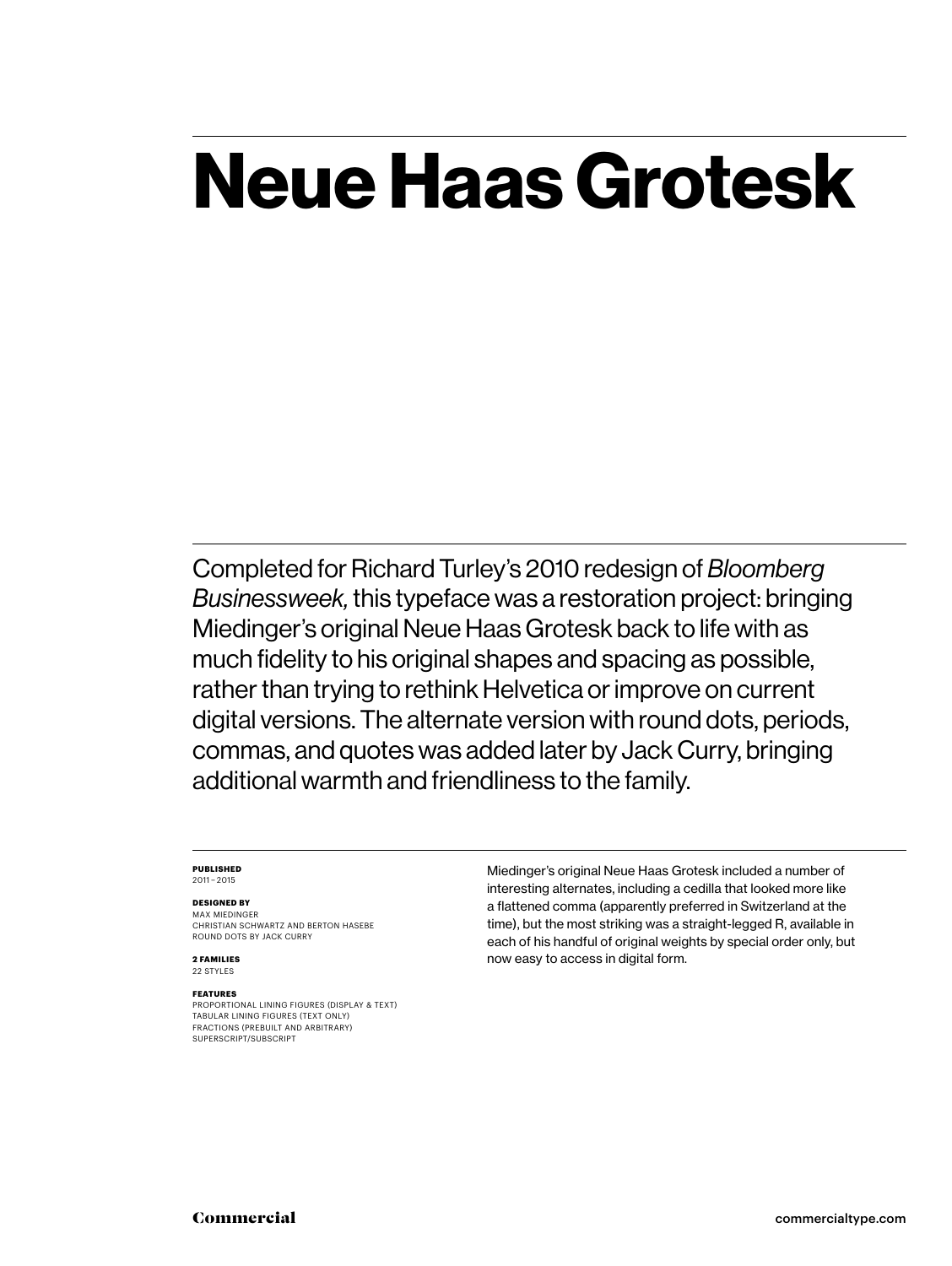Neue Haas Grotesk Display 15 XX Thin *Neue Haas Grotesk Display 16 XX Thin Italic* Neue Haas Grotesk Display 25 X Thin *Neue Haas Grotesk Display 26 X Thin Italic* Neue Haas Grotesk Display 35 Thin *Neue Haas Grotesk Display 36 Thin Italic* Neue Haas Grotesk Display 45 Light *Neue Haas Grotesk Display 46 Light Italic* Neue Haas Grotesk Display 55 Roman *Neue Haas Grotesk Display 56 Italic* Neue Haas Grotesk Display 65 Medium *Neue Haas Grotesk Display 66 Medium Italic* **Neue Haas Grotesk Display 75 Bold** *Neue Haas Grotesk Display 76 Bold Italic* Neue Haas Grotesk Display 95 Black *Neue Haas Grotesk Display 96 Black Italic*

Neue Haas Grotesk Text 55 Roman *Neue Haas Grotesk Text 56 Roman Italic* Neue Haas Grotesk Text 65 Medium *Neue Haas Grotesk Text 66 Medium Italic* **Neue Haas Grotesk Text 75 Bold** *Neue Haas Grotesk Text 76 Bold Italic*

New York Trilogy *New York Trilogy* DISPLAY ROMAN & ITALIC, 18 PT

New York Trilogy *New York Trilogy*

TEXT ROMAN & ITALIC, 18 PT

The original Neue Haas Grotesk was produced for typesetting by hand in a range of sizes from 5 to 72, but digital Helvetica has always been one-size-fits-all, which leads to unfortunate compromises. Neue Haas Grotesk Text has much looser spacing than the Display version, as well as a significantly different weight range, as a proper Regular for display looks too light as text, but a proper Medium has the opposite problem. It also includes subtle improvements for text sizes, like ink traps, which keep M or W from clogging in text but look awkward and strange in a headline.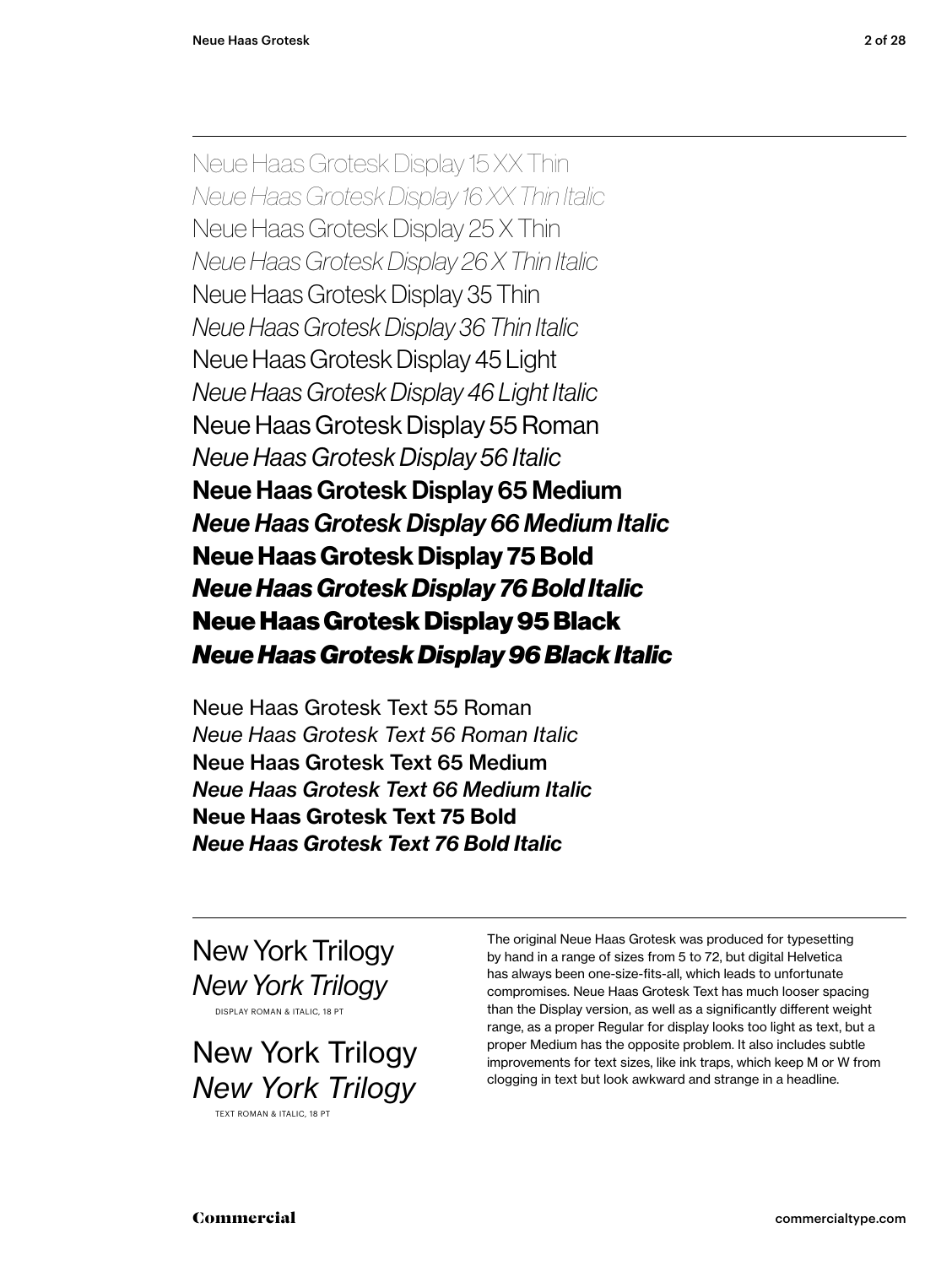Neue Haas Grotesk Display (Round Dots) 15 XX Thin *Neue Haas Grotesk Display (Round Dots) 16 XX Thin Italic* Neue Haas Grotesk Display (Round Dots) 25 X Thin *Neue Haas Grotesk Display (Round Dots) 26 X Thin Italic* Neue Haas Grotesk Display (Round Dots) 35 Thin *Neue Haas Grotesk Display (Round Dots) 36 Thin Italic* Neue Haas Grotesk Display (Round Dots) 45 Light *Neue Haas Grotesk Display (Round Dots) 46 Light Italic* Neue Haas Grotesk Display (Round Dots) 55 Roman *Neue Haas Grotesk Display (Round Dots) 56 Italic* Neue Haas Grotesk Display (Round Dots) 65 Medium *Neue Haas Grotesk Display (Round Dots) 66 Medium Italic* **Neue Haas Grotesk Display (Round Dots) 75 Bold** *Neue Haas Grotesk Display (Round Dots) 76 Bold Italic* Neue Haas Grotesk Display (Round Dots) 95 Black *Neue Haas Grotesk Display (Round Dots) 96 Black Italic*

Neue Haas Grotesk Text (Round Dots) 55 Roman *Neue Haas Grotesk Text (Round Dots) 56 Roman Italic* Neue Haas Grotesk Text (Round Dots) 65 Medium *Neue Haas Grotesk Text (Round Dots) 66 Medium Italic* **Neue Haas Grotesk Text (Round Dots) 75 Bold** *Neue Haas Grotesk Text (Round Dots) 76 Bold Italic*

New York Trilogy *New York Trilogy* ROUND DOTS DISPLAY ROMAN & ITALIC, 18 PT

New York Trilogy *New York Trilogy* ROUND DOTS TEXT ROMAN & ITALIC, 18 PT

The original Neue Haas Grotesk was produced for typesetting by hand in a range of sizes from 5 to 72, but digital Helvetica has always been one-size-fits-all, which leads to unfortunate compromises. Neue Haas Grotesk Text has much looser spacing than the Display version, as well as a significantly different weight range, as a proper Regular for display looks too light as text, but a proper Medium has the opposite problem. It also includes subtle improvements for text sizes, like ink traps, which keep M or W from clogging in text but look awkward and strange in a headline.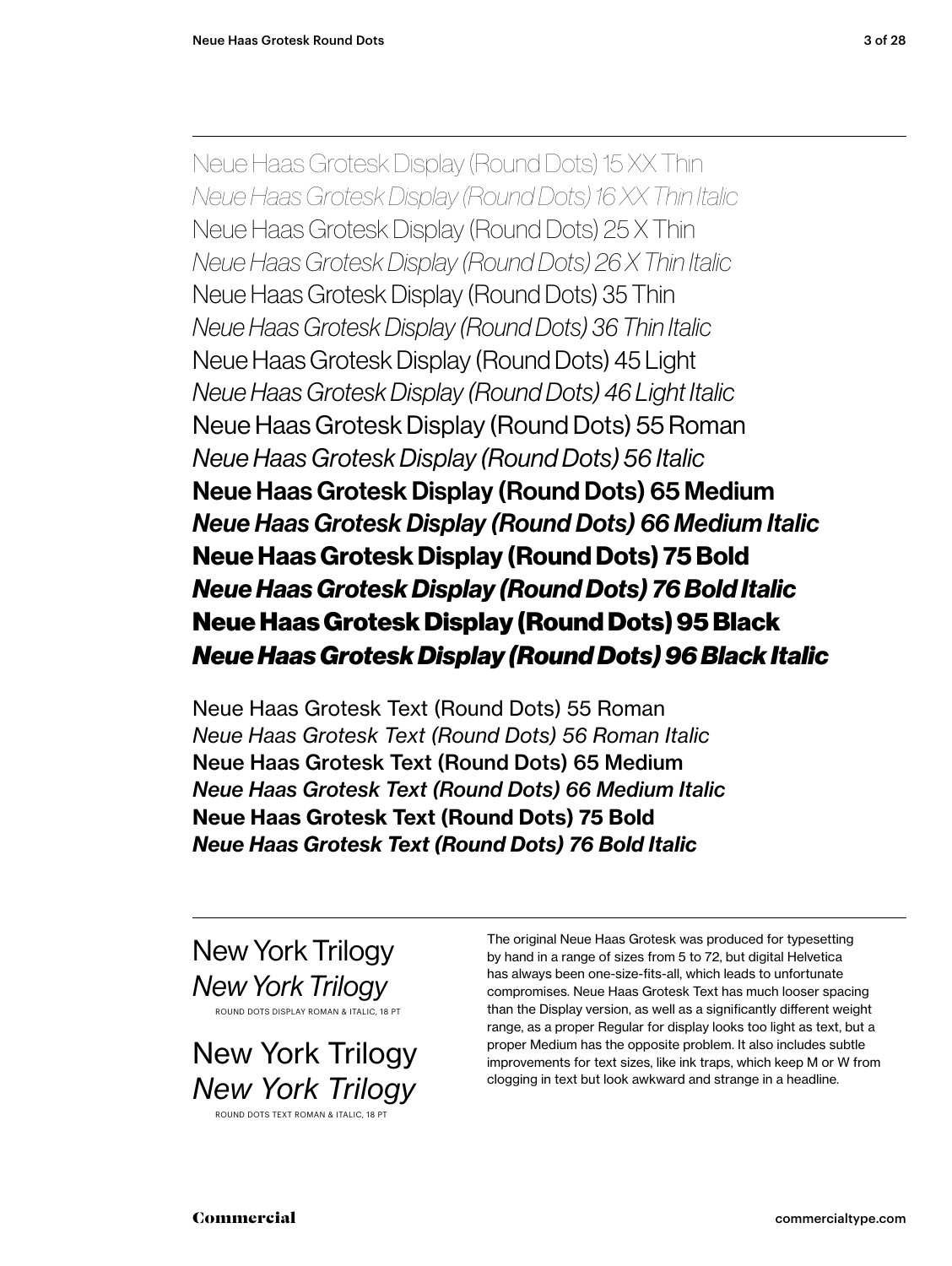

Real-time Analysis

NEUE HAAS GROTESK DISPLAY 25 X THIN, 60 PT [ALTERNATE R]

rmally compete NEUE HAAS GROTESK DISPLAY 35 THIN, 60 PT [ALTERNATE a

### Rhijnspoorstation NEUE HAAS GROTESK DISPLAY 45 LIGHT

# Trafic Ferroviaire

NEUE HAAS GROTESK DISPLAY 55 ROMAN, 60 PT

Kansainvälisesti

NEUE HAAS GROTESK DISPLAY 65 MEDIUM, 60 PT

### **Jarðfræðistöðu**

NEUE HAAS GROTESK DISPLAY 75 BOLD, 60 PT



NEUE HAAS GROTESK DISPLAY 95 BLACK, 60 PT [ALTERNATE a]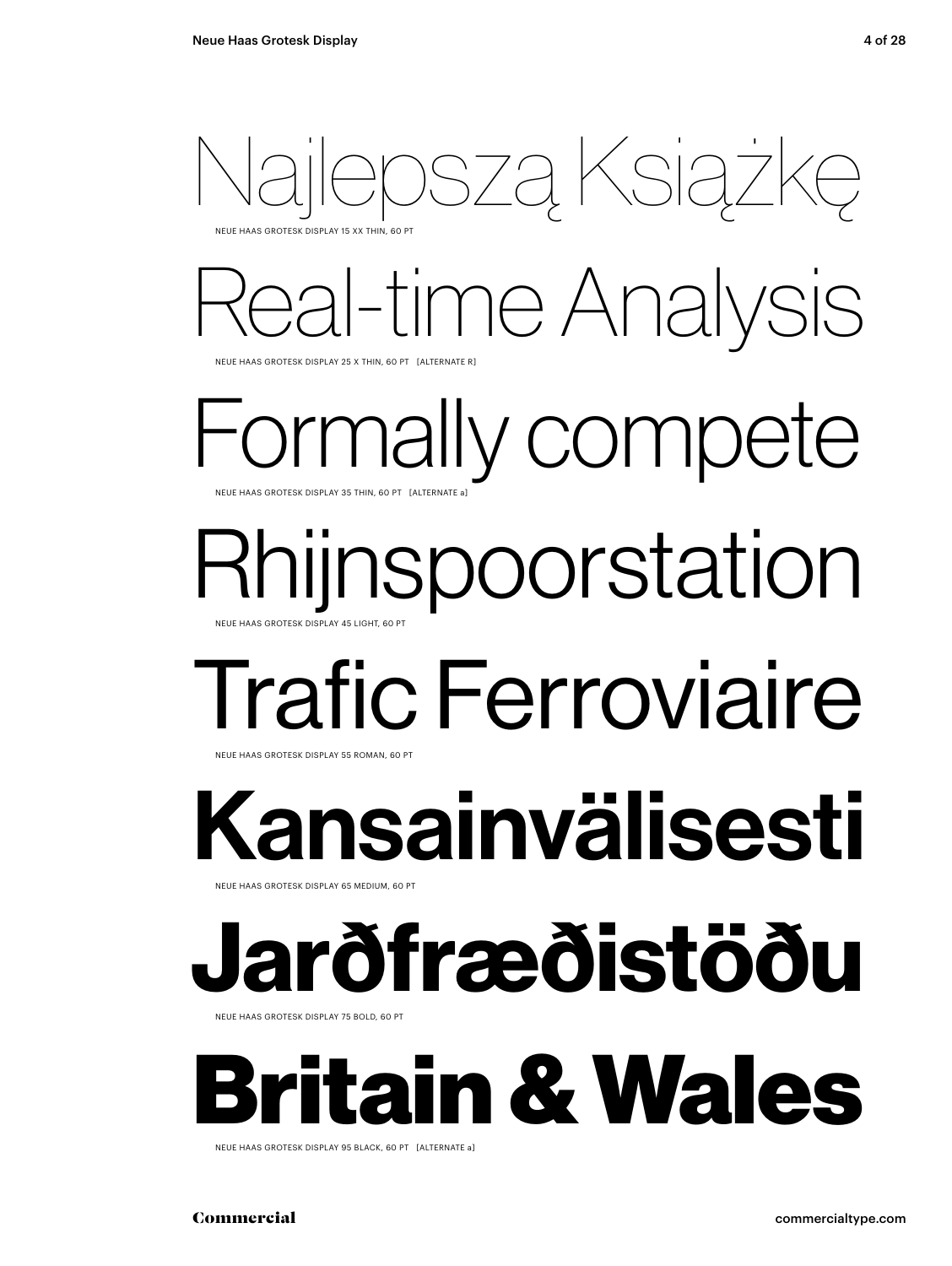*Precipitação anual* 

NEUE HAAS GROTESK DISPLAY 16 XX THIN ITALIC, 60 PT



NEUE HAAS GROTESK DISPLAY 26 X THIN ITALIC, 60 PT [ALTERNATE a]

*Energy Resources* NEUE HAAS GROTESK DISPLAY 36 THIN ITALIC, 60 PT

*Unabschließbarer*

NEUE HAAS GROTESK DISPLAY 46 LIGHT ITALIC, 60 PT

# *Håndens arbejde*

NEUE HAAS GROTESK DISPLAY 56 ITALIC, 60 P

*Russian Novelist*

NEUE HAAS GROTESK DISPLAY 66 MEDIUM ITALIC, 60 PT [ALTERNATE R]

*Spania și Franța* NEUE HAAS GROTESK DISPLAY 76 BOLD ITALIC, 60 PT

*Natural History*

NEUE HAAS GROTESK DISPLAY 96 BLACK ITALIC, 60 PT [ALTERNATE a]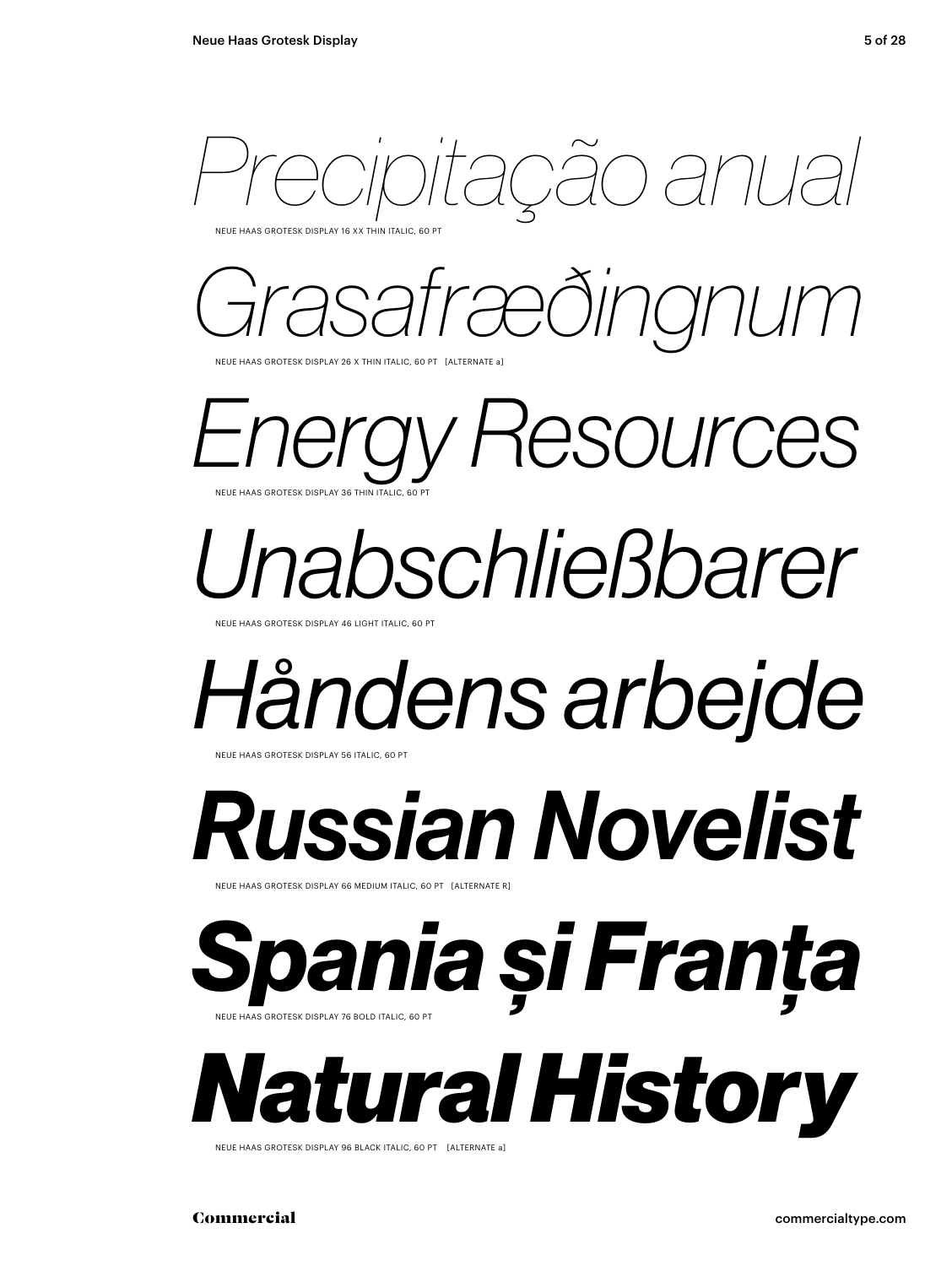

### me Analysis

NEUE HAAS GROTESK DISPLAY (ROUND DOTS) 25 X THIN, 60 PT [ALTERNATE R]

mally compete NEUE HAAS GROTESK DISPLAY (ROUND DOTS) 35 THIN, 60 PT

# Rhijnspoorstation

NEUE HAAS GROTESK DISPLAY (ROUND DOTS) 45 LIGHT, 60 PT

### Trafic Ferroviaire

NEUE HAAS GROTESK DISPLAY (ROUND DOTS) 55 ROMAN, 60 PT

### Kansainvälisesti

NEUE HAAS GROTESK DISPLAY (ROUND DOTS) 65 MEDIUM, 60 PT

### **Jarðfræðistöðu**

NEUE HAAS GROTESK DISPLAY (ROUND DOTS) 75 BOLD, 60 PT



NEUE HAAS GROTESK DISPLAY (ROUND DOTS) 95 BLACK, 60 PT [ALTERNATE a]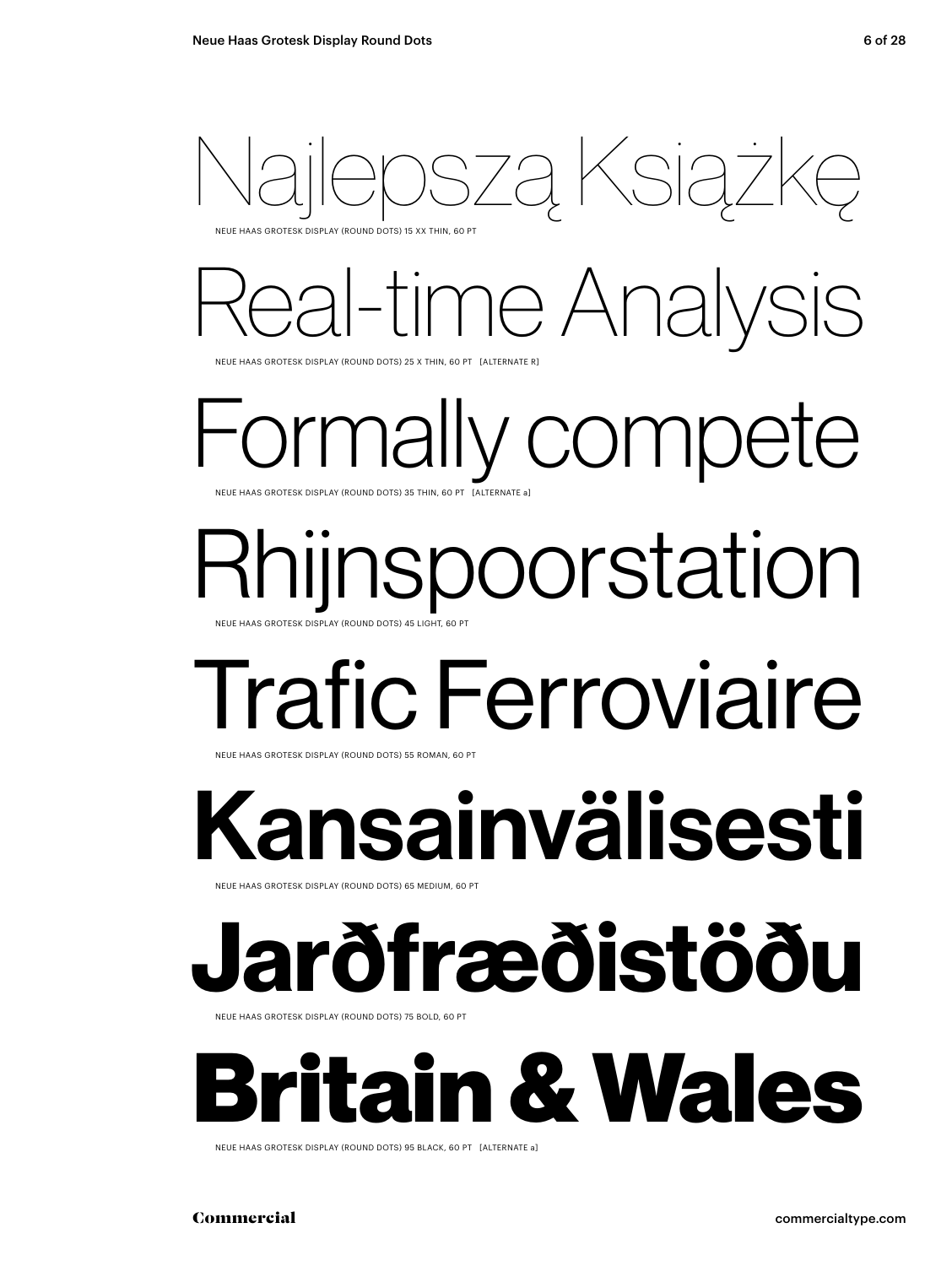

NEUE HAAS GROTESK DISPLAY (ROUND DOTS) 16 XX THIN ITALIC, 60 PT

*Grasafræðingnum*

NEUE HAAS GROTESK DISPLAY (ROUND DOTS) 26 X THIN ITALIC, 60 PT [ALTERNATE a]

*Energy Resources* NEUE HAAS GROTESK DISPLAY (ROUND DOTS) 3

*Unabschließbarer*

NEUE HAAS GROTESK DISPLAY (ROUND DOTS) 46 LIGHT ITALIC, 60 PT

NEUE HAAS GROTESK DISPLAY (ROUND DOTS) 56 ITALIC, 60

*Håndens arbejde*

*Russian Novelist*

NEUE HAAS GROTESK DISPLAY (ROUND DOTS) 66 MEDIUM ITALIC, 60 PT [ALTERNATE R]

NEUE HAAS GROTESK DISPLAY (ROUND DOTS) 76 BOLD ITALIC, 60 PT *Spania și Franța*

*Natural History*

NEUE HAAS GROTESK DISPLAY (ROUND DOTS) 96 BLACK ITALIC, 60 PT [ALTERNATE a]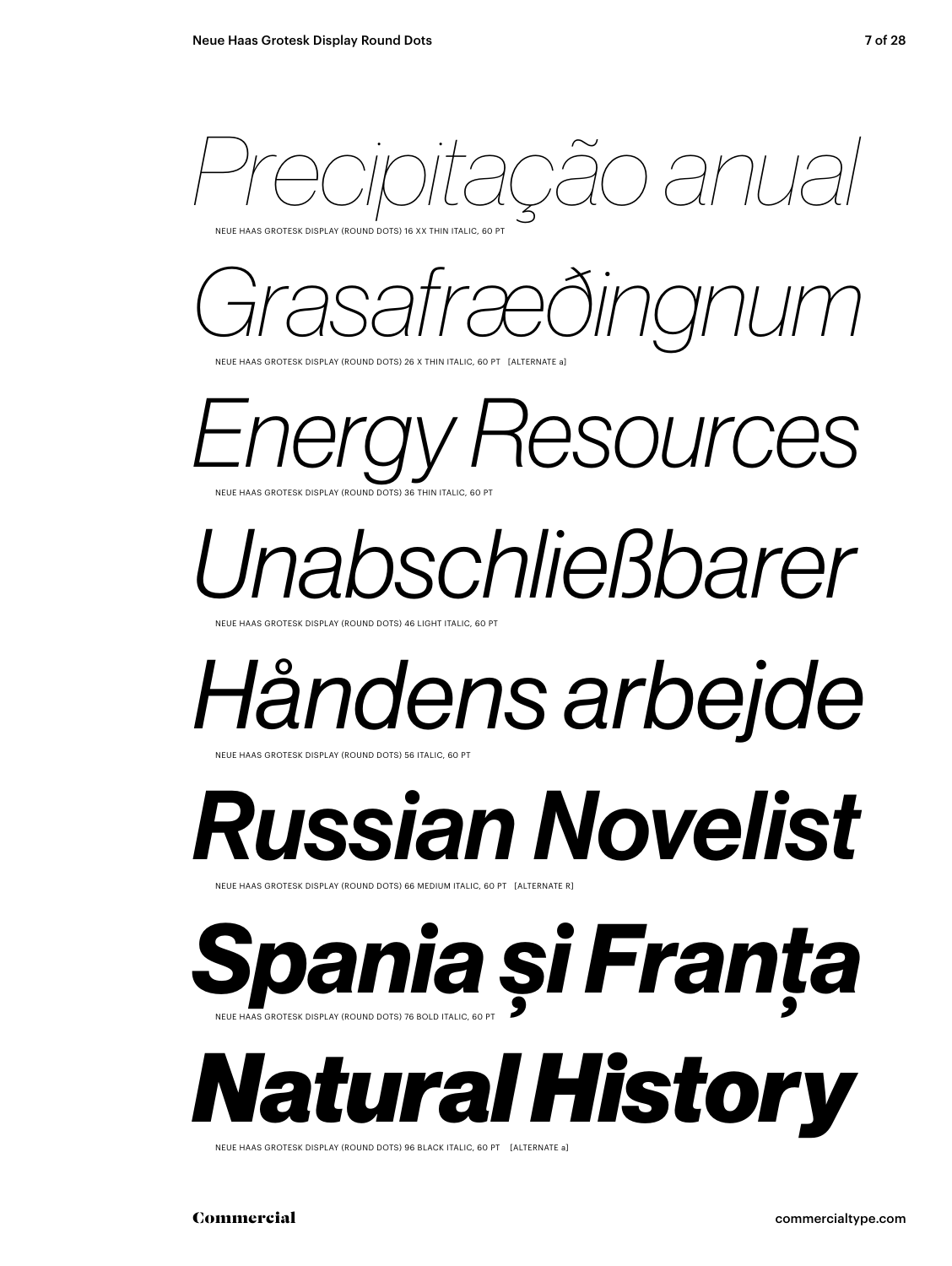NEUE HAAS GROTESK TEXT 55 ROMAN, 56 ITALIC, 75 BOLD, 16/20 PT

55 ROMAN ALL CAPS

55 ROMAN

75 BOLD

PROPORTIONAL LINING FIGURES

56 ITALIC

75 BOLD

THE SPANISH WAR, which began in 1739, and the French war which soon followed it occasioned further increase of the debt, which, on the 31st of December 1748, after it had been concluded by the **Treaty of Aix-la-Chapelle,** amounted to £78,293,313. The most profound peace of the seventeen years of continuance had taken no more than £8,328,354 from it. A war of less than nine years' continuance added £31,338,689 to it (Refer to James Postlethwaite's *History of the Public Revenue*). During the administration of Mr. Pelham, the interest of the public debt was reduced from 4% to 3%; or at least measures were taken for reducing it, from four to three per cent; **the sinking fund** was increased, and some part of the public debt was paid off. In 1755, before the breaking out of the late war, the funded debt of Great Britain amounted to £72,289,673. On the 5th of January 1763, at the conclusion of the peace, the funded debt amounted to £122,603,336. The unfunded debt has been stated at £13,927,589. But the expense occasioned by the war did not end with the conclusion of the peace, so that though, on the 5th of January 1764, the funded debt was increased (partly by a new loan, and partly by funding a part of the unfunded debt) to £129,586,782, there still remained (according to the very well informed author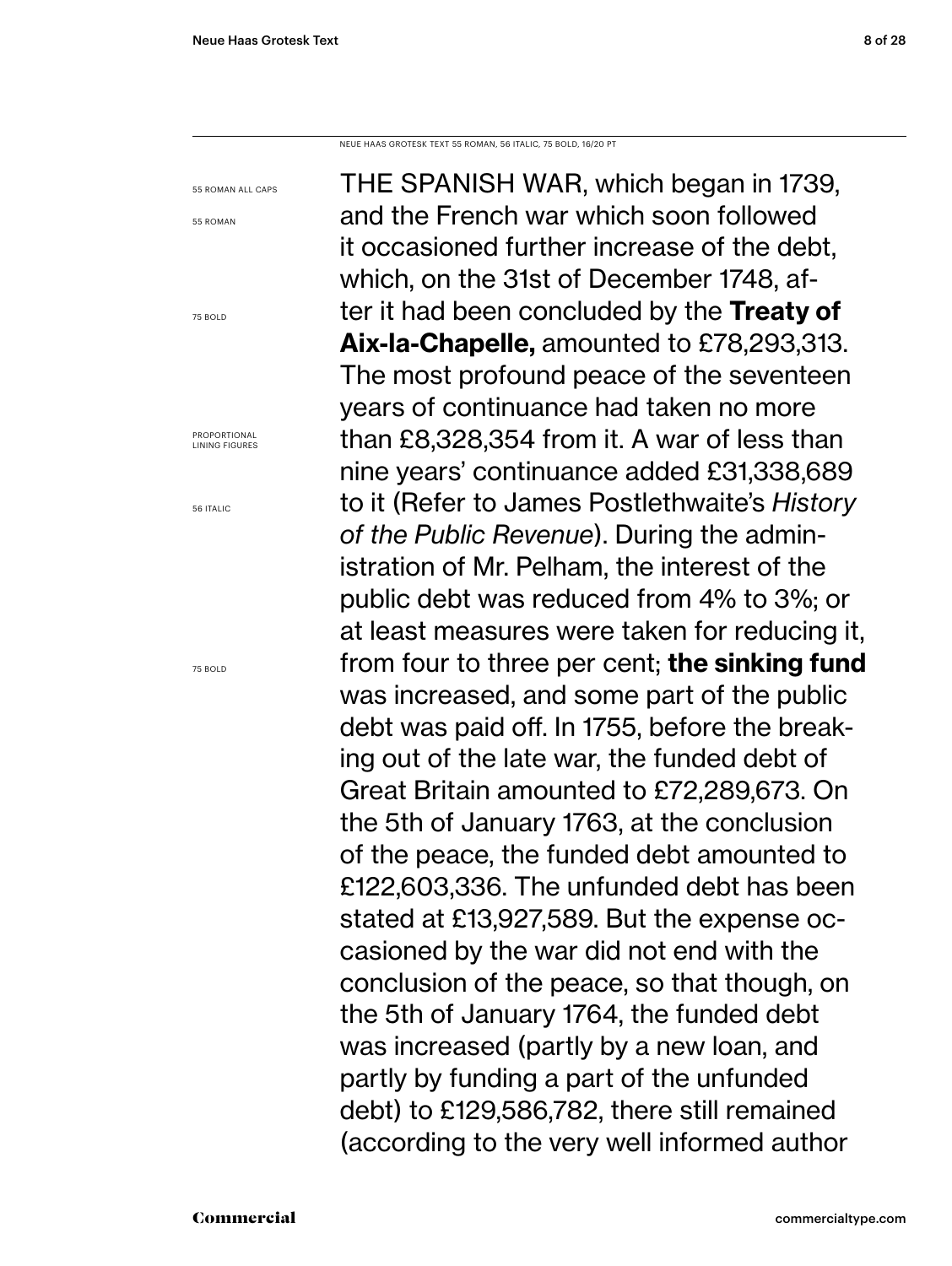NEUE HAAS GROTESK TEXT 65 MEDIUM, 66 MEDIUM ITALIC, 16/20 PT

65 MEDIUM ALL CAPS

65 MEDIUM

66 MEDIUM ITALIC

PROPORTIONAL LINING FIGURES

66 MEDIUM ITALIC

66 MEDIUM ITALIC

THE SPANISH WAR, which began in 1739, and the French war which soon followed it occasioned further increase of the debt, which, on the 31st of December 1748, after it had been concluded by the *Treaty of Aix-la-Chapelle,* amounted to £78,293,313. The most profound peace of the seventeen years of continuance had taken no more than £8,328,354 from it. A war of less than nine years' continuance added £31,338,689 to it (Refer to James Postlethwaite's *History of the Public Revenue*). During the administration of Mr. Pelham, the interest of the public debt was reduced from 4% to 3%; or at least measures were taken for reducing it, from four to three per cent; *the sinking fund* was increased, and some part of the public debt was paid off. In 1755, before the breaking out of the late war, the funded debt of Great Britain amounted to £72,289,673. On the 5th of January 1763, at the conclusion of the peace, the funded debt amounted to £122,603,336. The unfunded debt has been stated at £13,927,589. But the expense occasioned by the war did not end with the conclusion of the peace, so that though, on the 5th of January 1764, the funded debt was increased (partly by a new loan, and partly by funding a part of the unfunded debt) to £129,586,782, there still remained (according to the very well informed author of *Consid-*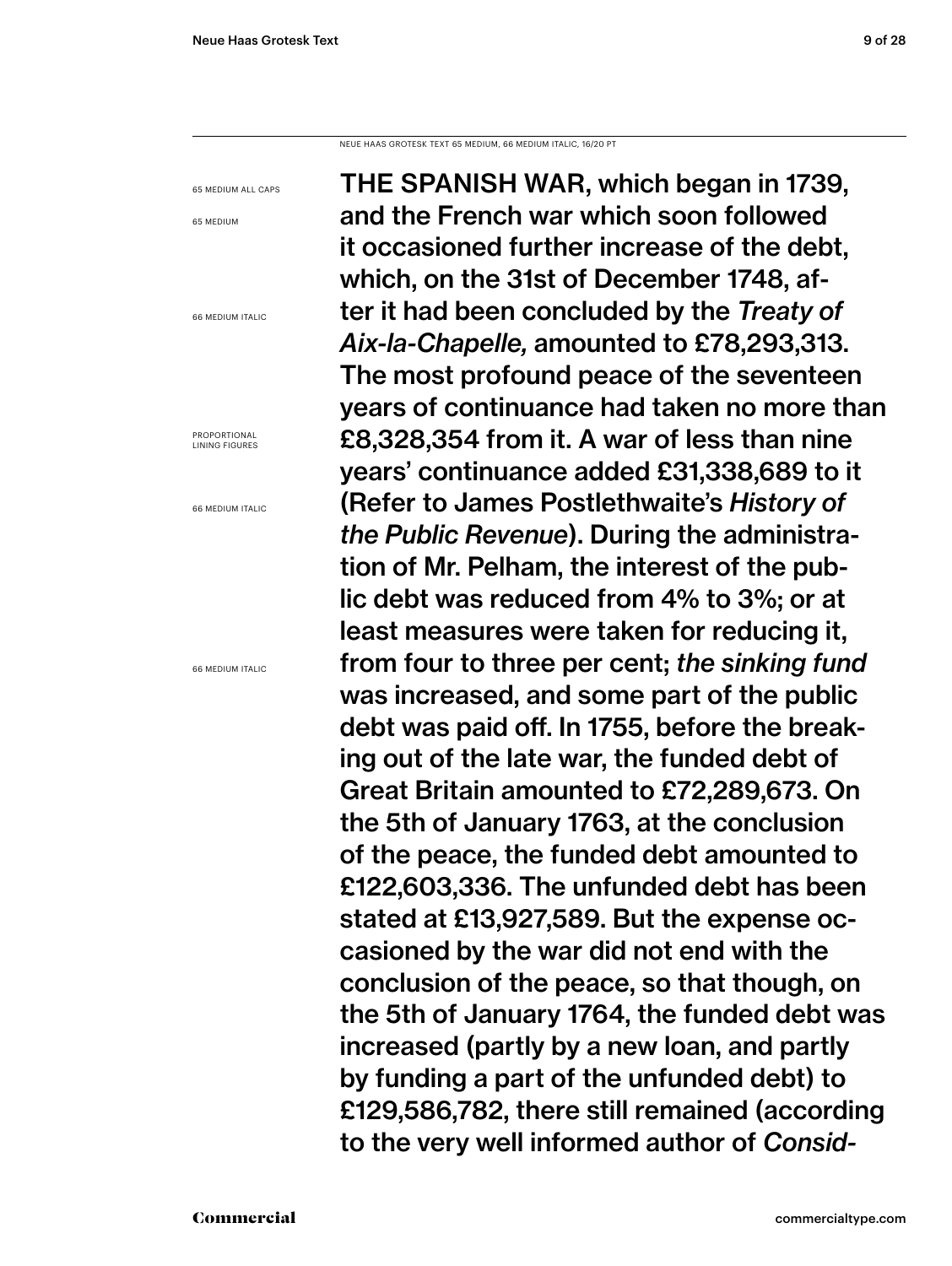NEUE HAAS GROTESK TEXT (ROUND DOTS) 55 ROMAN, 56 ITALIC, 75 BOLD, 16/20 PT

55 ROMAN ALL CAPS

55 ROMAN

75 BOLD

PROPORTIONAL LINING FIGURES

56 ITALIC

75 BOLD

THE SPANISH WAR, which began in 1739, and the French war which soon followed it occasioned further increase of the debt, which, on the 31st of December 1748, after it had been concluded by the **Treaty of Aix-la-Chapelle,** amounted to £78,293,313. The most profound peace of the seventeen years of continuance had taken no more than £8,328,354 from it. A war of less than nine years' continuance added £31,338,689 to it (Refer to James Postlethwaite's *History of the Public Revenue*). During the administration of Mr. Pelham, the interest of the public debt was reduced from 4% to 3%; or at least measures were taken for reducing it, from four to three per cent; **the sinking fund** was increased, and some part of the public debt was paid off. In 1755, before the breaking out of the late war, the funded debt of Great Britain amounted to £72,289,673. On the 5th of January 1763, at the conclusion of the peace, the funded debt amounted to £122,603,336. The unfunded debt has been stated at £13,927,589. But the expense occasioned by the war did not end with the conclusion of the peace, so that though, on the 5th of January 1764, the funded debt was increased (partly by a new loan, and partly by funding a part of the unfunded debt) to £129,586,782, there still remained (according to the very well informed author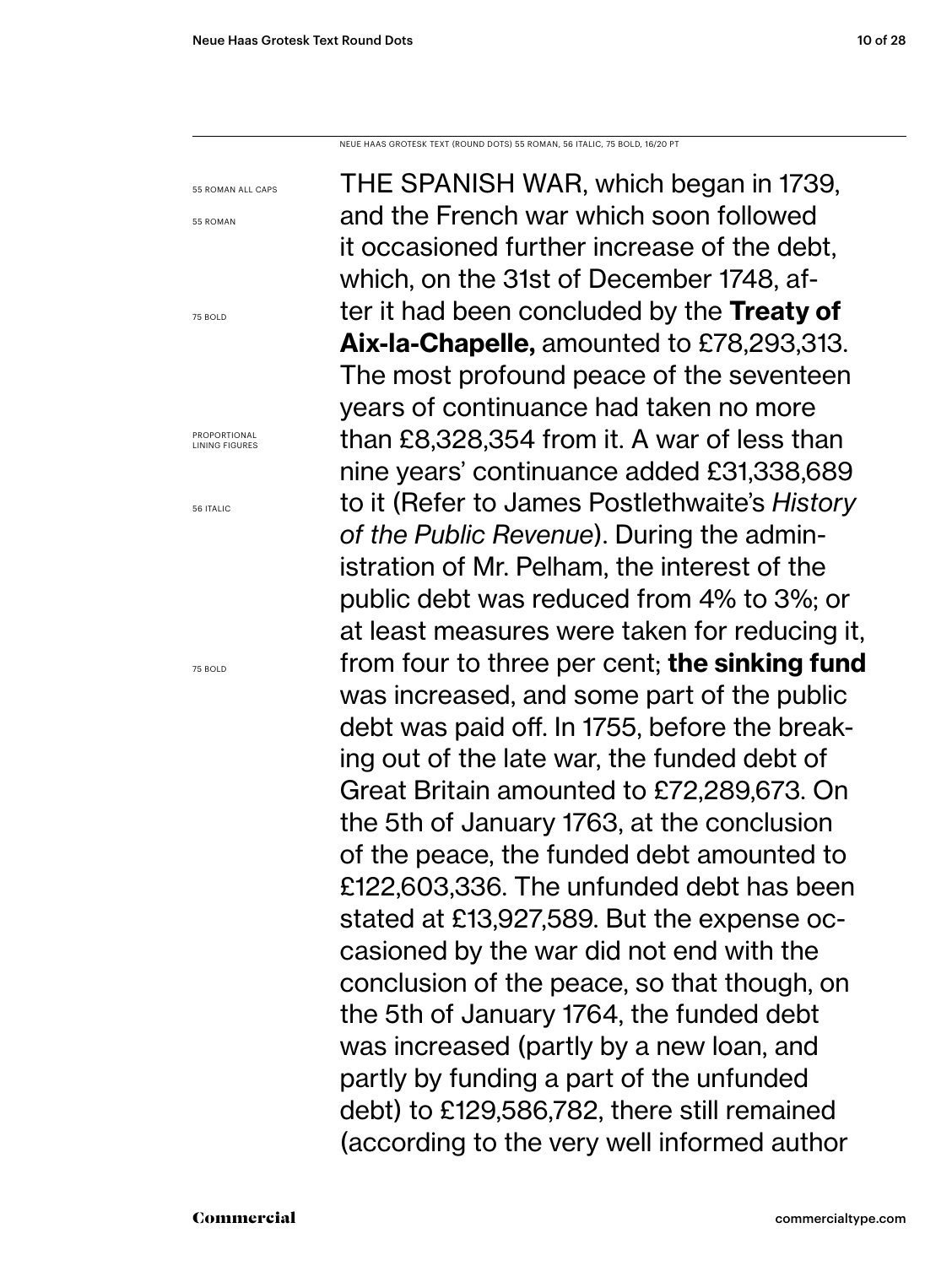NEUE HAAS GROTESK TEXT (ROUND DOTS) 65 MEDIUM, 66 MEDIUM ITALIC, 16/20 PT

65 MEDIUM ALL CAPS

65 MEDIUM

66 MEDIUM ITALIC

PROPORTIONAL LINING FIGURES

66 MEDIUM ITALIC

66 MEDIUM ITALIC

THE SPANISH WAR, which began in 1739, and the French war which soon followed it occasioned further increase of the debt, which, on the 31st of December 1748, after it had been concluded by the *Treaty of Aix-la-Chapelle,* amounted to £78,293,313. The most profound peace of the seventeen years of continuance had taken no more than £8,328,354 from it. A war of less than nine years' continuance added £31,338,689 to it (Refer to James Postlethwaite's *History of the Public Revenue*). During the administration of Mr. Pelham, the interest of the public debt was reduced from 4% to 3%; or at least measures were taken for reducing it, from four to three per cent; *the sinking fund* was increased, and some part of the public debt was paid off. In 1755, before the breaking out of the late war, the funded debt of Great Britain amounted to £72,289,673. On the 5th of January 1763, at the conclusion of the peace, the funded debt amounted to £122,603,336. The unfunded debt has been stated at £13,927,589. But the expense occasioned by the war did not end with the conclusion of the peace, so that though, on the 5th of January 1764, the funded debt was increased (partly by a new loan, and partly by funding a part of the unfunded debt) to £129,586,782, there still remained (according to the very well informed author of *Consid-*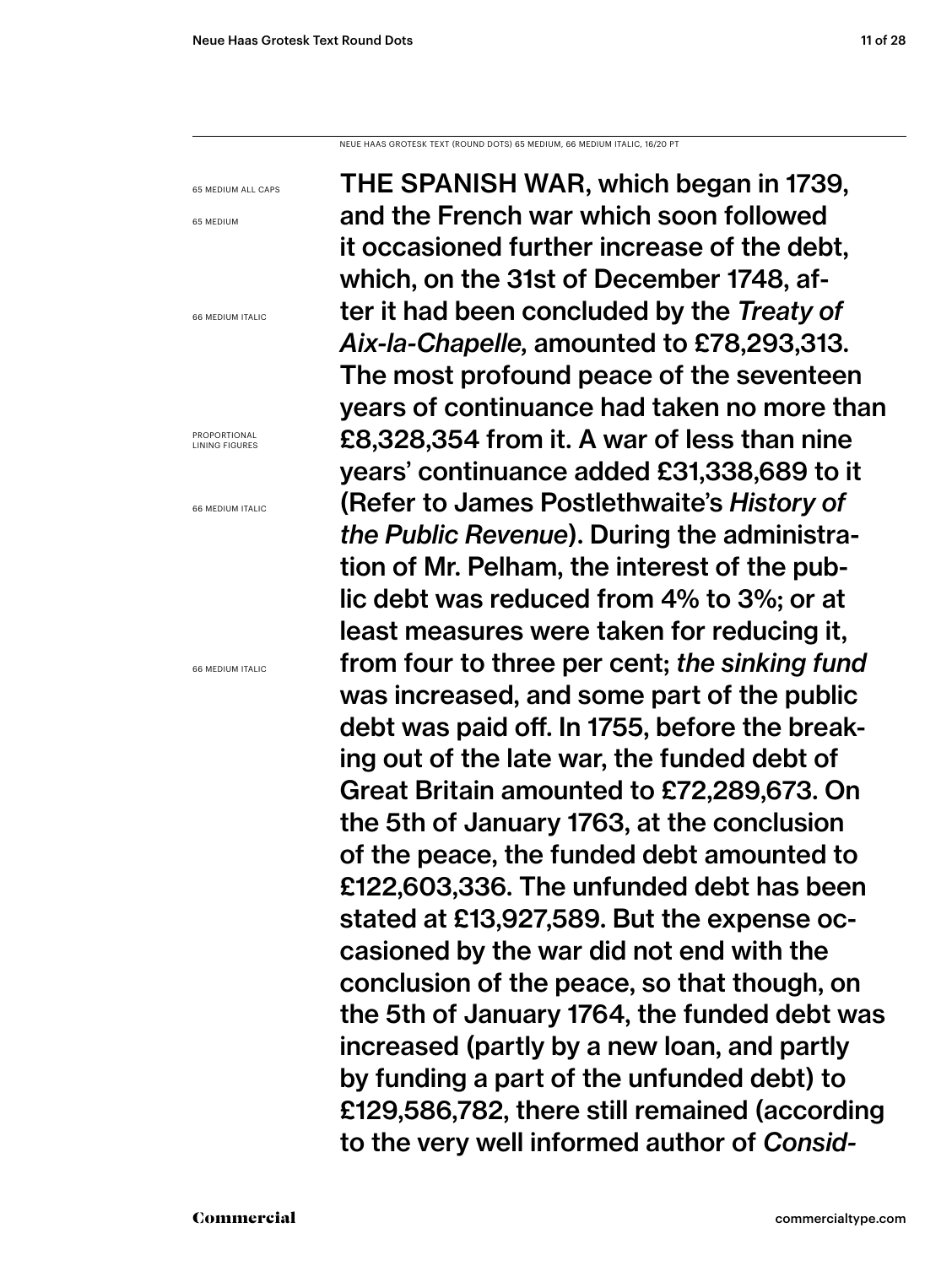Every introduction to the problems of aesthetics begins by acknowledging the existence and claims of two methods of attack—the *general, philosophical, deductive*, which starts from a complete metaphysics and installs beauty in its place among the other great concepts; and the *empirical*, or *inductive*, which seeks to disengage a general principle of beauty from the objects of aesthetic experience and the facts of aesthetic enjoyment: an example of Fechner's "aesthetics from above & from below."

### **Methodologies of Aesthetics**

The first was the method of aesthetics par excellence. It was indeed only through the desire of an eighteenth-century philosopher, Baumgarten, to round out his "architectonic" of metaphysics that the science received its name, as designating the theory of knowledge in the form of feeling, parallel to that of "clear," logical thought. Kant, Schelling, and Hegel, again, made use of the concept of *the Beautiful* as a kind of keystone or cornice for their respective philosophical edifices. Aesthetics, then, came into being as the philosophy of the Beautiful, and it may be asked why this philosophical aesthetics does not suffice; why beauty should need for its understanding also an aesthetics "von unten." The answer is not that no system of philosophy is universally accepted, but that *the general aesthetic theories* have not, as yet at least, succeeded in answering the plain questions of "the plain man" in regard to concrete beauty. Kant, indeed, frankly denied that the explanation of concrete beauty, or "Doctrine of Taste," as he called it, was possible, while the various definers of beauty as "the union of the Real and the Ideal" "the expression of the Ideal to Sense," have done no more than he. No one of *these* aesthetic systems, in spite of volumes of socalled application of their principles to works of art, has been able to furnish a criterion of beauty. The criticism of the generations is

NEUE HAAS GROTESK TEXT 55 ROMAN, 56 ITALIC, 75 BOLD, 10/13 PT NEUE HAAS GROTESK TEXT 65 MEDIUM, 66 MEDIUM ITALIC, 10/13 PT

Every introduction to the problems of aesthetics begins by acknowledging the existence and claims of two methods of attack the *general, philosophical, deductive*, which starts from a complete metaphysics and installs beauty in its place among the other great concepts; and the *empirical*, or *inductive*, which seeks to disengage a general principle of beauty from the objects of aesthetic experience and the facts of aesthetic enjoyment: an example of Fechner's "aesthetics from above & from below."

### *Methodologies of Aesthetics*

The first was the method of aesthetics par excellence. It was indeed only through the desire of an eighteenth-century philosopher, Baumgarten, to round out his "architectonic" of metaphysics that the science received its name, as designating the theory of knowledge in the form of feeling, parallel to that of

NEUE HAAS GROTESK TEXT 75 BOLD, 76 BOLD ITALIC, 10/13 PT

**Every introduction to the problems of aesthetics begins by acknowledging the existence and claims of two methods of attack—the** *general, philosophical, deductive***, which starts from a complete metaphysics and installs beauty in its place among the other great concepts; and the** *empirical***, or**  *inductive***, which seeks to disengage a general principle of beauty from the objects of aesthetic experience and the facts of aesthetic enjoyment: an example of Fechner's "aesthetics from above & from below."** 

### *Methodologies of Aesthetics*

**The first was the method of aesthetics par excellence. It was indeed only through the desire of an eighteenth-century philosopher, Baumgarten, to round out his "architectonic" of metaphysics that the science received its name, as designating the theory of knowledge in the form of feeling, parallel to that of**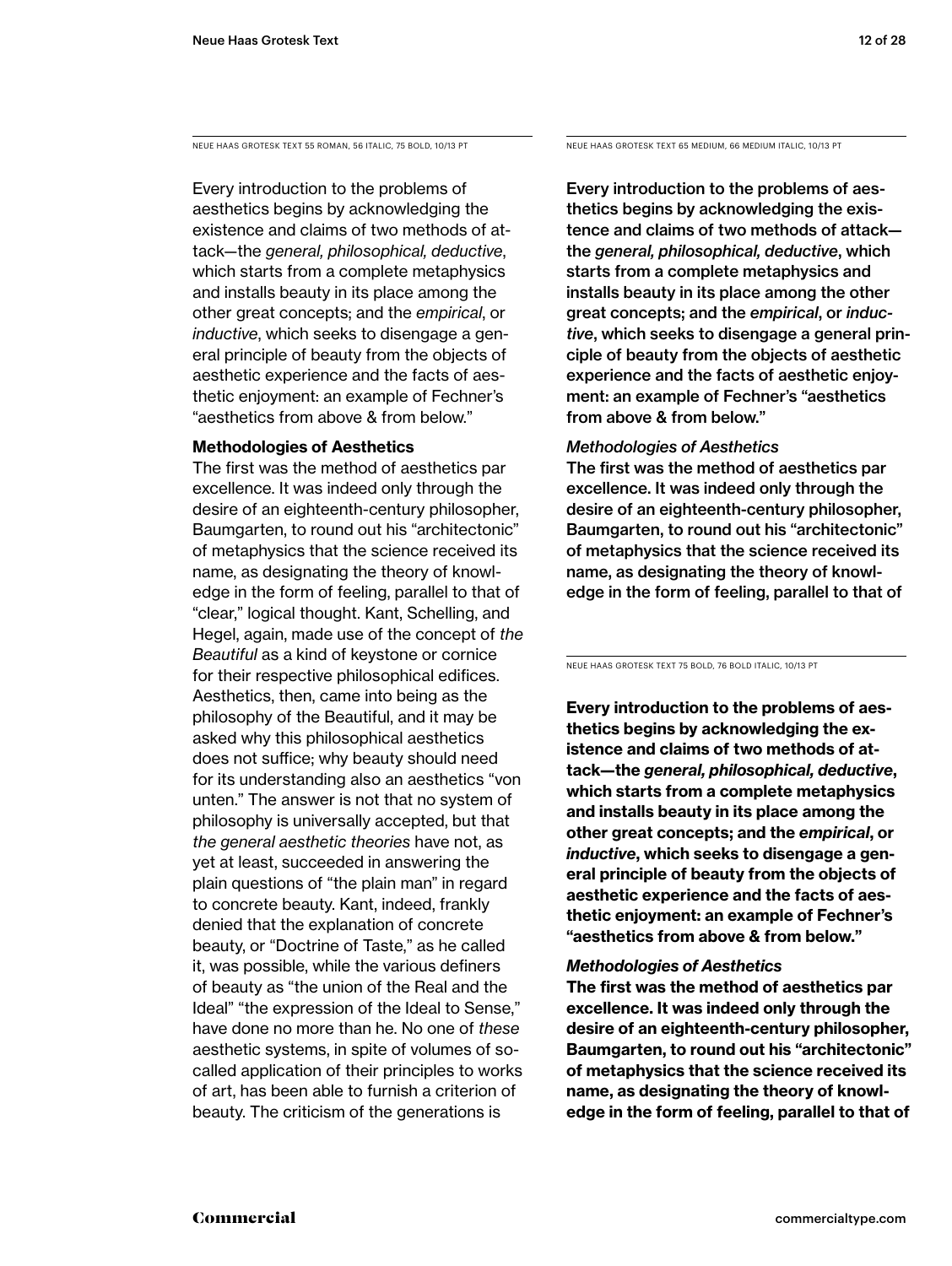NEUE HAAS GROTESK TEXT 55 ROMAN, 56 ITALIC, 75 BOLD, 9/12 PT NEUE HAAS GROTESK TEXT 65 MEDIUM, 66 MEDIUM ITALIC, 9/12 PT

Every introduction to the problems of aesthetics begins by acknowledging the existence and claims of two methods of attack—the *general, philosophical, deductive*, which starts from a complete metaphysics and installs beauty in its place among the other great concepts; and the *empirical*, or *inductive*, which seeks to disengage a general principle of beauty from the objects of aesthetic experience and the facts of aesthetic enjoyment: an example of Fechner's "aesthetics from above & from below."

### **Methodologies of Aesthetics**

The first was the method of aesthetics par excellence. It was indeed only through the desire of an eighteenth-century philosopher, Baumgarten, to round out his "architectonic" of metaphysics that the science received its name, as designating the theory of knowledge in the form of feeling, parallel to that of "clear," logical thought. Kant, Schelling, and Hegel, again, made use of the concept of *the Beautiful* as a kind of keystone or cornice for their respective philosophical edifices. Aesthetics, then, came into being as the philosophy of the Beautiful, and it may be asked why this philosophical aesthetics does not suffice; why beauty should need for its understanding also an aesthetics "von unten."

### **The State of Criticism**

The answer is not that no system of philosophy is universally accepted, but that *the general aesthetic theories* have not, as yet at least, succeeded in answering the plain questions of "the plain man" in regard to concrete beauty. Kant, indeed, frankly denied that the explanation of concrete beauty, or "Doctrine of Taste," as he called it, was possible, while the various definers of beauty as "the union of the Real and the Ideal" "the expression of the Ideal to Sense," have done no more than he. No one of *these* aesthetic systems, in spite of volumes of so-called application of their principles to works of art, has been able to furnish a criterion of beauty. The criticism of the generations is summed up in the mild remark of Fechner, in his "Vorschule der Aesthetik," to the effect that the philosophical path leaves one in conceptions that, by reason of their generality, *do not well fit* 

Every introduction to the problems of aesthetics begins by acknowledging the existence and claims of two methods of attack—the *general, philosophical, deductive*, which starts from a complete metaphysics and installs beauty in its place among the other great concepts; and the *empirical*, or *inductive*, which seeks to disengage a general principle of beauty from the objects of aesthetic experience and the facts of aesthetic enjoyment: an example of Fechner's "aesthetics from above & from below."

### *Methodologies of Aesthetics*

The first was the method of aesthetics par excellence. It was indeed only through the desire of an eighteenth-century philosopher, Baumgarten, to round out his "architectonic" of metaphysics that the science received its name, as designating the theory of knowledge in the form of feeling, parallel to that of "clear," logical thought. Kant, Schelling, and Hegel, again, made use of the concept of *the Beautiful* as a kind of keystone or cornice for their

NEUE HAAS GROTESK TEXT 75 BOLD, 76 BOLD ITALIC, 9/12 PT

**Every introduction to the problems of aesthetics begins by acknowledging the existence and claims of two methods of attack—the** *general, philosophical, deductive***, which starts from a complete metaphysics and installs beauty in its place among the other great concepts; and the**  *empirical***, or** *inductive***, which seeks to disengage a general principle of beauty from the objects of aesthetic experience and the facts of aesthetic enjoyment: an example of Fechner's "aesthetics from above & from below."** 

### *Methodologies of Aesthetics*

**The first was the method of aesthetics par excellence. It was indeed only through the desire of an eighteenth-century philosopher, Baumgarten, to round out his "architectonic" of metaphysics that the science received its name, as designating the theory of knowledge in the form of feeling, parallel to that of "clear," logical thought. Kant, Schelling, and Hegel, again, made use of the concept of** *the Beautiful* **as a kind of keystone or cornice for their**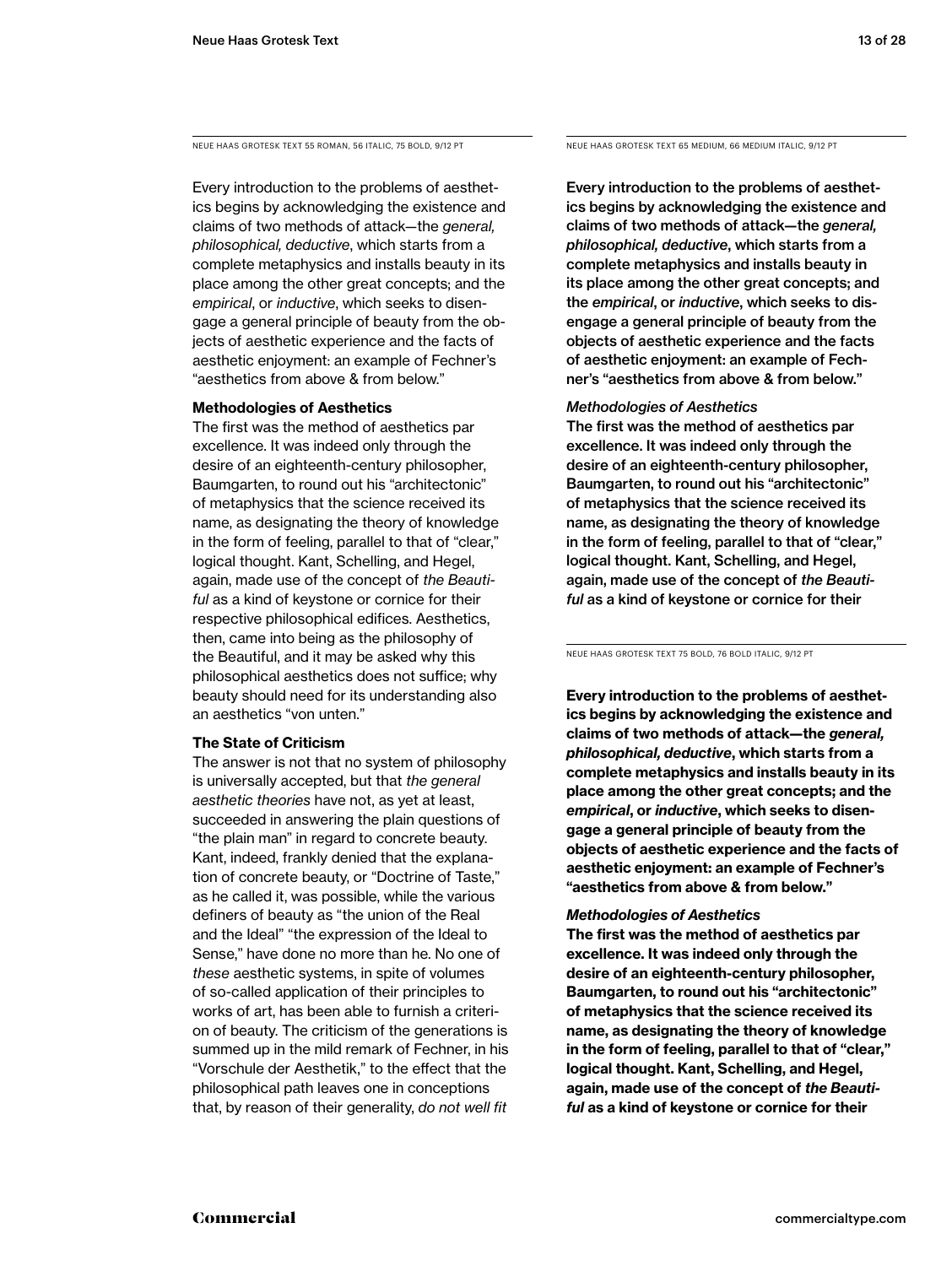Every introduction to the problems of aesthetics begins by acknowledging the existence and claims of two methods of attack—the *general, philosophical, deductive*, which starts from a complete metaphysics and installs beauty in its place among the other great concepts; and the *empirical*, or *inductive*, which seeks to disengage a general principle of beauty from the objects of aesthetic experience and the facts of aesthetic enjoyment: an example of Fechner's "aesthetics from above & from below."

### **Methodologies of Aesthetics**

The first was the method of aesthetics par excellence. It was indeed only through the desire of an eighteenth-century philosopher, Baumgarten, to round out his "architectonic" of metaphysics that the science received its name, as designating the theory of knowledge in the form of feeling, parallel to that of "clear," logical thought. Kant, Schelling, and Hegel, again, made use of the concept of *the Beautiful* as a kind of keystone or cornice for their respective philosophical edifices. Aesthetics, then, came into being as the philosophy of the Beautiful, and it may be asked why this philosophical aesthetics does not suffice; why beauty should need for its understanding also an aesthetics "von unten."

### **The State of Criticism**

The answer is not that no system of philosophy is universally accepted, but that *the general aesthetic theories* have not, as yet at least, succeeded in answering the plain questions of "the plain man" in regard to concrete beauty. Kant, indeed, frankly denied that the explanation of concrete beauty, or "Doctrine of Taste," as he called it, was possible, while the various definers of beauty as "the union of the Real and the Ideal" "the expression of the Ideal to Sense," have done no more than he. No one of *these* aesthetic systems, in spite of volumes of so-called application of their principles to works of art, has been able to furnish a criterion of beauty. The criticism of the generations is summed up in the mild remark of Fechner, in his "Vorschule der Aesthetik," to the effect that the philosophical path leaves one in conceptions that, by reason of their generality, *do not well fit* the particular cases. And so it was that empirical aesthetics arose, which does not seek to answer those plain questions as to the enjoyment of concrete beauty down to its simplest forms, to which philosophical aesthetics had been inadequate. But it is clear that neither has empirical aesthetics said the last word concerning beauty. Criticism is still in a chaotic state that would be impossible if aesthetic theory were firmly grounded. This situation appears to me to be due

NEUE HAAS GROTESK TEXT 55 ROMAN, 56 ITALIC, 75 BOLD, 8/11 PT NEUE HAAS GROTESK TEXT 65 MEDIUM, 66 MEDIUM ITALIC, 8/11 PT

Every introduction to the problems of aesthetics begins by acknowledging the existence and claims of two methods of attack—the *general, philosophical, deductive*, which starts from a complete metaphysics and installs beauty in its place among the other great concepts; and the *empirical*, or *inductive*, which seeks to disengage a general principle of beauty from the objects of aesthetic experience and the facts of aesthetic enjoyment: an example of Fechner's "aesthetics from above & from below."

### *Methodologies of Aesthetics*

The first was the method of aesthetics par excellence. It was indeed only through the desire of an eighteenth-century philosopher, Baumgarten, to round out his "architectonic" of metaphysics that the science received its name, as designating the theory of knowledge in the form of feeling, parallel to that of "clear," logical thought. Kant, Schelling, and Hegel, again, made use of the concept of *the Beautiful* as a kind of keystone or cornice for their respective philosophical edifices. Aesthetics, then, came into being as the philosophy of the Beautiful, and it may be asked why this philosophical aesthetics does not suffice; why beauty should need for its understand-

NEUE HAAS GROTESK TEXT 75 BOLD, 76 BOLD ITALIC, 8/11 PT

**Every introduction to the problems of aesthetics begins by acknowledging the existence and claims of two methods of attack—the** *general, philosophical, deductive***, which starts from a complete metaphysics and installs beauty in its place among the other great concepts; and the** *empirical***, or** *inductive***, which seeks to disengage a general principle of beauty from the objects of aesthetic experience and the facts of aesthetic enjoyment: an example of Fechner's "aesthetics from above & from below."** 

### *Methodologies of Aesthetics*

**The first was the method of aesthetics par excellence. It was indeed only through the desire of an eighteenth-century philosopher, Baumgarten, to round out his "architectonic" of metaphysics that the science received its name, as designating the theory of knowledge in the form of feeling, parallel to that of "clear," logical thought. Kant, Schelling, and Hegel, again, made use of the concept of** *the Beautiful* **as a kind of keystone or cornice for their respective philosophical edifices. Aesthetics, then, came into being as the philosophy of the Beautiful, and it may be asked why this philosophical aesthetics does not suffice; why beauty should need for its understand-**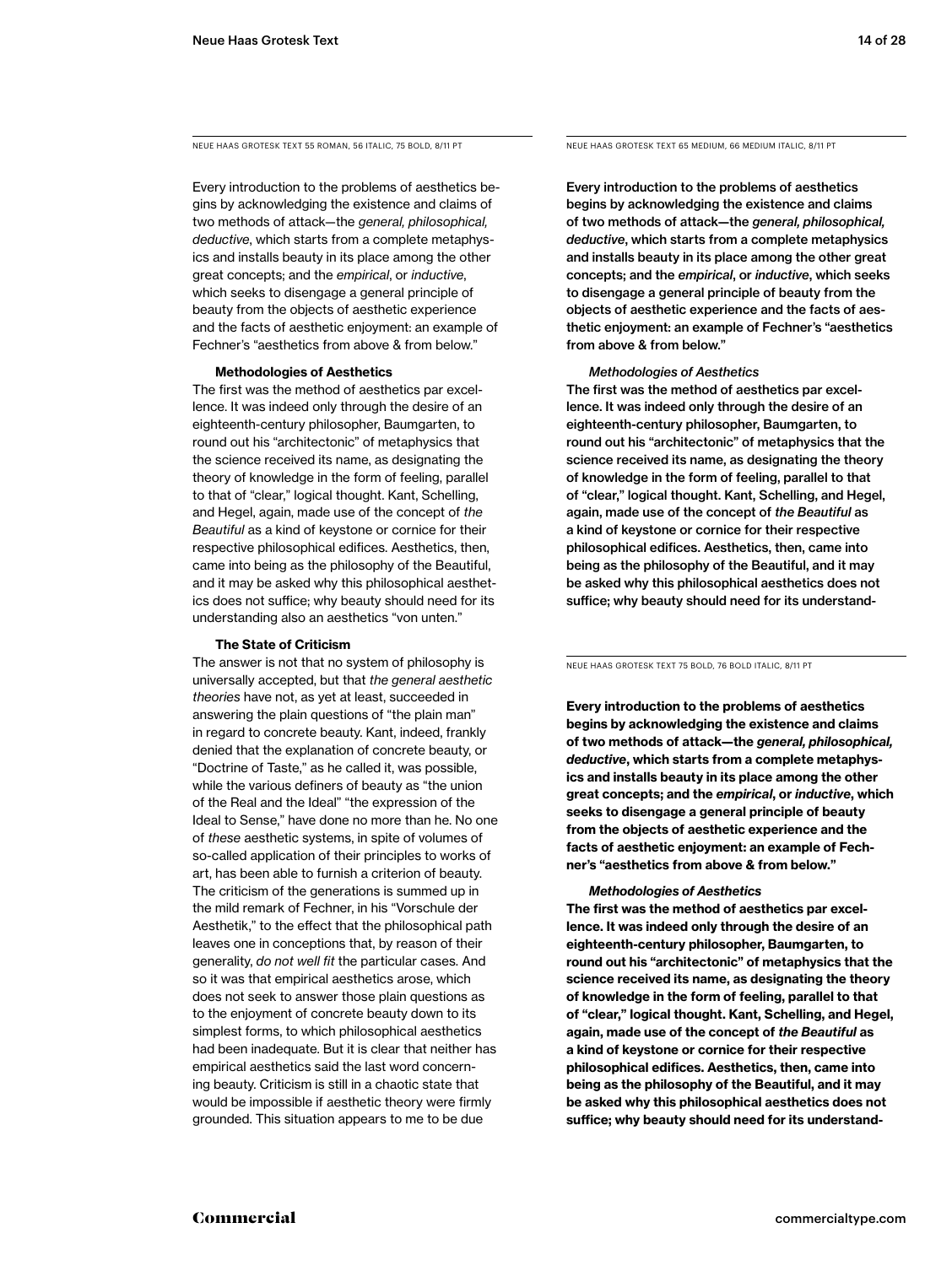NEUE HAAS GROTESK TEXT 55 ROMAN, 7/9 PT

SITUATIONIST INTERNATIONAL (SI) was a group of international revolutionaries founded in 1957. With their ideas rooted in Marxism and the 20th century European artistic avantgarde, they advocated experiences of life being alternative to those admitted by the capitalist order, for the fulfillment of human primitive desires and the pursuing of a superior passional quality. For this purpose they suggested and experimented with the construction of situations; the setting up of environments favorable for the fulfillment of such desires. Using methods drawn from the arts, they developed a series of experimental fields of study for the construction of such, like unitary urbanism.

The sense of constructing situations is to fulfill human primitive desires and pursue a superior passional quality. From *Internationale Situationiste #1*: "This alone can lead to the further clarification of these simple basic desires, and to the confused emergence of new desires whose material roots will be precisely the new reality engendered by situationist constructions. We must thus

NEUE HAAS GROTESK TEXT 55 ROMAN, 6/8 PT [TRACKING +8]

SITUATIONIST INTERNATIONAL (SI) was a group of international revolutionaries founded in 1957. With their ideas rooted in Marxism and the 20th century European artistic avantgarde, they advocated experiences of life being alternative to those admitted by the capitalist order, for the fulfillment of human primitive desires and the pursuing of a superior passional quality. For this purpose they suggested and experimented with the construction of situations; the setting up of environments favorable for the fulfillment of such desires. Using methods drawn from the arts, they developed a series of experimental fields of study for the construction of such, like unitary urbanism.

The sense of constructing situations is to fulfill human primitive desires and pursue a superior passional quality. From *Internationale Situationiste #1*: "This alone can lead to the further clarification of these simple basic desires, and to the confused emergence of new desires whose material roots will be precisely the new reality engendered by situationist constructions. We must thus envisage a sort of situationist-oriented psychoanalysis in which, in contrast to the goals pursued by the various currents stemming from Freudianism, each of the participants in this adventure would discover desires for specific ambiences in order to fulfill them.

NEUE HAAS GROTESK TEXT 65 MEDIUM, 7/9 PT

SITUATIONIST INTERNATIONAL (SI) was a group of international revolutionaries founded in 1957. With their ideas rooted in Marxism and the 20th century European artistic avantgarde, they advocated experiences of life being alternative to those admitted by the capitalist order, for the fulfillment of human primitive desires and the pursuing of a superior passional quality. For this purpose they suggested and experimented with the construction of situations; the setting up of environments favorable for the fulfillment of such desires. Using methods drawn from the arts, they developed a series of experimental fields of study for the construction of such, like unitary urbanism.

The sense of constructing situations is to fulfill human primitive desires and pursue a superior passional quality. From *Internationale Situationiste #1*: "This alone can lead to the further clarification of these simple basic desires, and to the confused emergence of new desires whose material roots will be precisely the new reality engendered by situationist constructions. We must thus NEUE HAAS GROTESK TEXT 75 BOLD, 7/9 PT

**SITUATIONIST INTERNATIONAL (SI) was a group of international revolutionaries founded in 1957. With their ideas rooted in Marxism and the 20th century European artistic avantgarde, they advocated experiences of life being alternative to those admitted by the capitalist order, for the fulfillment of human primitive desires and the pursuing of a superior passional quality. For this purpose they suggested and experimented with the construction of situations; the setting up of environments favorable for the fulfillment of such desires. Using methods drawn from the arts, they developed a series of experimental fields of study for the construction of such, like unitary urbanism.**

**The sense of constructing situations is to fulfill human primitive desires and pursue a superior passional quality. From** *Internationale Situationiste #1***: "This alone can lead to the further clarification of these simple basic desires, and to the confused emergence of new desires whose material roots will be precisely the** 

NEUE HAAS GROTESK TEXT 65 MEDIUM, 6/8 PT [TRACKING +8]

SITUATIONIST INTERNATIONAL (SI) was a group of international revolutionaries founded in 1957. With their ideas rooted in Marxism and the 20th century European artistic avantgarde, they advocated experiences of life being alternative to those admitted by the capitalist order, for the fulfillment of human primitive desires and the pursuing of a superior passional quality. For this purpose they suggested and experimented with the construction of situations; the setting up of environments favorable for the fulfillment of such desires. Using methods drawn from the arts, they developed a series of experimental fields of study for the construction of such, like unitary urbanism.

The sense of constructing situations is to fulfill human primitive desires and pursue a superior passional quality. From *Internationale Situationiste #1*: "This alone can lead to the further clarification of these simple basic desires, and to the confused emergence of new desire whose material roots will be precisely the new reality engendered by situationist constructions. We must thus envisage a sort of situationist-oriented psychoanalysis in which, in contrast to the goals pursued by the various currents stemming from Freudianism, each of the participants in

NEUE HAAS GROTESK TEXT 75 BOLD, 6/8 PT [TRACKING +8]

**SITUATIONIST INTERNATIONAL (SI) was a group of international revolutionaries founded in 1957. With their ideas rooted in Marxism and the 20th century European artistic avantgarde, they advocated experiences of life being alternative to those admitted by the capitalist order, for the fulfillment of human primitive desires and the pursuing of a superior passional quality. For this purpose they suggested and experimented with the construction of situations; the setting up of environments favorable for the fulfillment of such desires. Using methods drawn from the arts, they developed a series of experimental fields of study for the construction of such, like unitary urbanism.**

**The sense of constructing situations is to fulfill human primitive desires and pursue a superior passional quality. From**  *Internationale Situationiste #1***: "This alone can lead to the further clarification of these simple basic desires, and to the confused emergence of new desires whose material roots will be precisely the new reality engendered by situationist constructions. We must thus envisage a sort of situationist-oriented psychoanalysis in which, in contrast to the goals pursued by the various currents stemming from Freudianism, each of the partici-**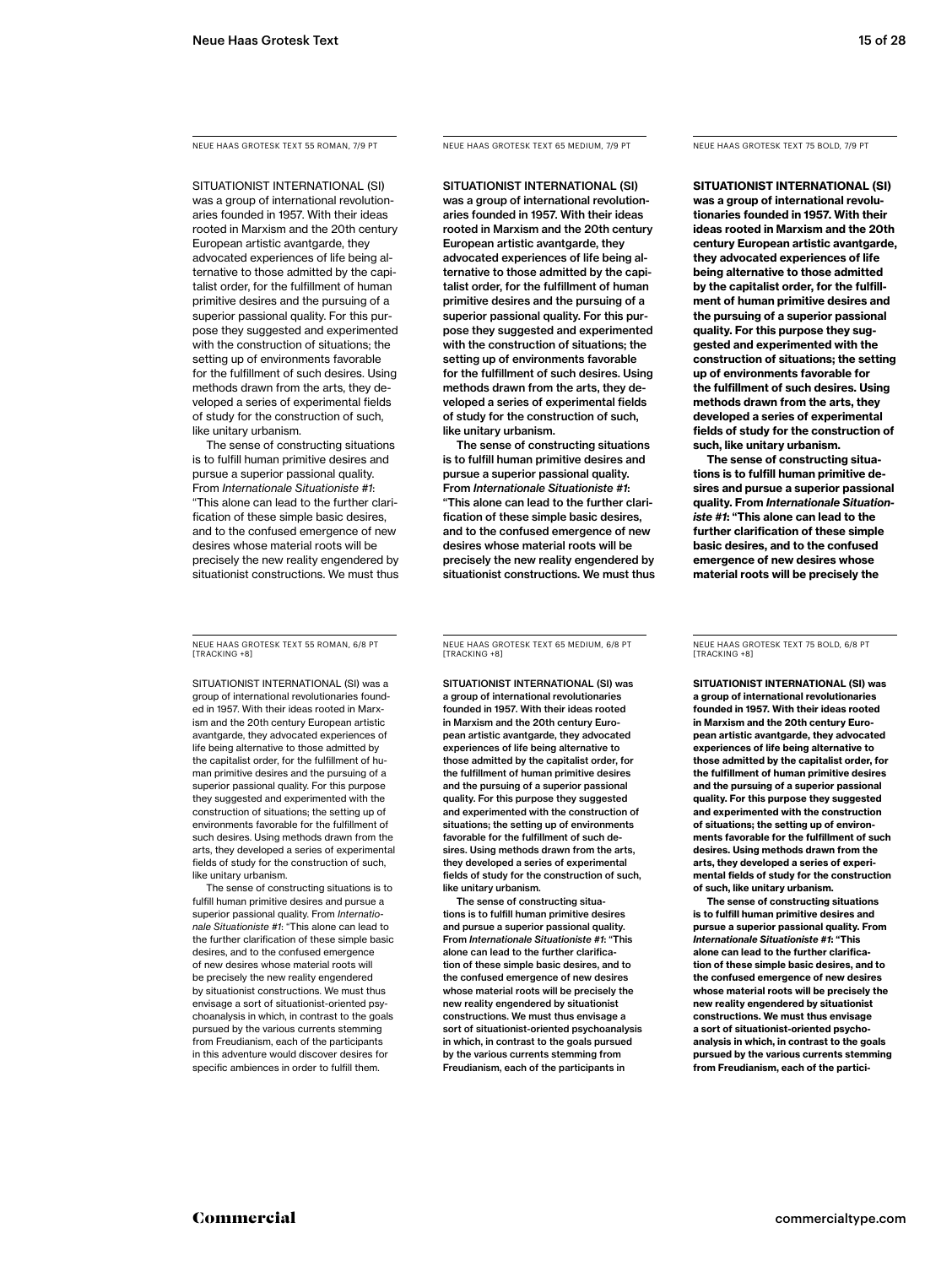NEUE HAAS GROTESK TEXT (ROUND DOTS) 55 ROMAN, 56 ITALIC, 75 BOLD, 10/13 PT NEUE HAAS GROTESK TEXT (ROUND DOTS) 65 MEDIUM, 66 MEDIUM ITALIC, 10/13 PT

Every introduction to the problems of aesthetics begins by acknowledging the existence and claims of two methods of attack—the *general, philosophical, deductive*, which starts from a complete metaphysics and installs beauty in its place among the other great concepts; and the *empirical*, or *inductive*, which seeks to disengage a general principle of beauty from the objects of aesthetic experience and the facts of aesthetic enjoyment: an example of Fechner's "aesthetics from above & from below."

### **Methodologies of Aesthetics**

The first was the method of aesthetics par excellence. It was indeed only through the desire of an eighteenth-century philosopher, Baumgarten, to round out his "architectonic" of metaphysics that the science received its name, as designating the theory of knowledge in the form of feeling, parallel to that of "clear," logical thought. Kant, Schelling, and Hegel, again, made use of the concept of *the Beautiful* as a kind of keystone or cornice for their respective philosophical edifices. Aesthetics, then, came into being as the philosophy of the Beautiful, and it may be asked why this philosophical aesthetics does not suffice; why beauty should need for its understanding also an aesthetics "von unten." The answer is not that no system of philosophy is universally accepted, but that *the general aesthetic theories* have not, as yet at least, succeeded in answering the plain questions of "the plain man" in regard to concrete beauty. Kant, indeed, frankly denied that the explanation of concrete beauty, or "Doctrine of Taste," as he called it, was possible, while the various definers of beauty as "the union of the Real and the Ideal" "the expression of the Ideal to Sense," have done no more than he. No one of *these* aesthetic systems, in spite of volumes of socalled application of their principles to works of art, has been able to furnish a criterion of beauty. The criticism of the generations is

Every introduction to the problems of aesthetics begins by acknowledging the existence and claims of two methods of attack the *general, philosophical, deductive*, which starts from a complete metaphysics and installs beauty in its place among the other great concepts; and the *empirical*, or *inductive*, which seeks to disengage a general principle of beauty from the objects of aesthetic experience and the facts of aesthetic enjoyment: an example of Fechner's "aesthetics from above & from below."

### *Methodologies of Aesthetics*

The first was the method of aesthetics par excellence. It was indeed only through the desire of an eighteenth-century philosopher, Baumgarten, to round out his "architectonic" of metaphysics that the science received its name, as designating the theory of knowledge in the form of feeling, parallel to that of

NEUE HAAS GROTESK TEXT (ROUND DOTS) 75 BOLD, 76 BOLD ITALIC, 10/13 PT

**Every introduction to the problems of aesthetics begins by acknowledging the existence and claims of two methods of attack—the** *general, philosophical, deductive***, which starts from a complete metaphysics and installs beauty in its place among the other great concepts; and the** *empirical***, or**  *inductive***, which seeks to disengage a general principle of beauty from the objects of aesthetic experience and the facts of aesthetic enjoyment: an example of Fechner's "aesthetics from above & from below."** 

### *Methodologies of Aesthetics*

**The first was the method of aesthetics par excellence. It was indeed only through the desire of an eighteenth-century philosopher, Baumgarten, to round out his "architectonic" of metaphysics that the science received its name, as designating the theory of knowledge in the form of feeling, parallel to that of**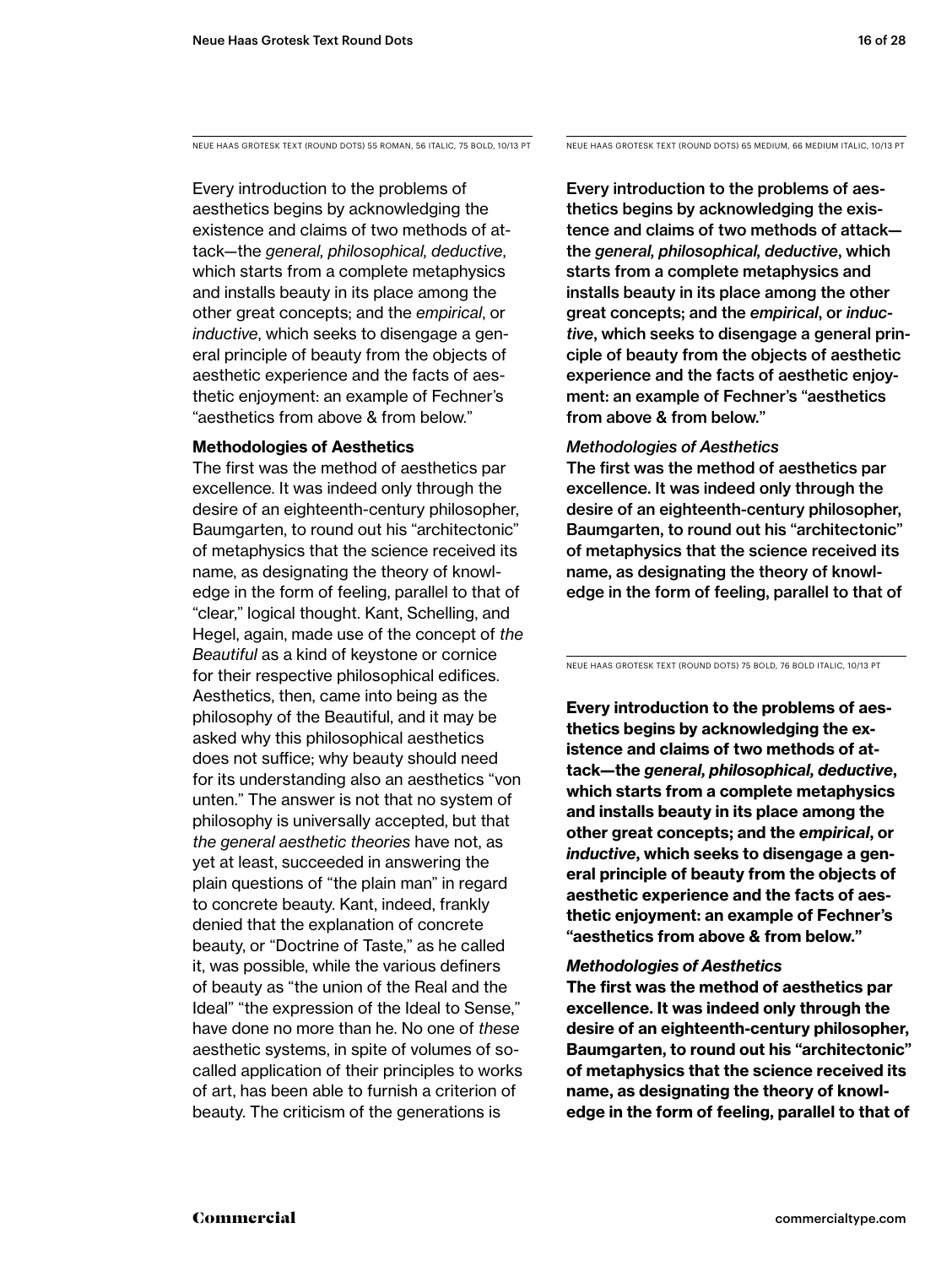NEUE HAAS GROTESK TEXT (ROUND DOTS) 55 ROMAN, 56 ITALIC, 75 BOLD, 9/12 PT NEUE HAAS GROTESK TEXT (ROUND DOTS) 65 MEDIUM, 66 MEDIUM ITALIC, 9/12 PT

Every introduction to the problems of aesthetics begins by acknowledging the existence and claims of two methods of attack—the *general, philosophical, deductive*, which starts from a complete metaphysics and installs beauty in its place among the other great concepts; and the *empirical*, or *inductive*, which seeks to disengage a general principle of beauty from the objects of aesthetic experience and the facts of aesthetic enjoyment: an example of Fechner's "aesthetics from above & from below."

### **Methodologies of Aesthetics**

The first was the method of aesthetics par excellence. It was indeed only through the desire of an eighteenth-century philosopher, Baumgarten, to round out his "architectonic" of metaphysics that the science received its name, as designating the theory of knowledge in the form of feeling, parallel to that of "clear," logical thought. Kant, Schelling, and Hegel, again, made use of the concept of *the Beautiful* as a kind of keystone or cornice for their respective philosophical edifices. Aesthetics, then, came into being as the philosophy of the Beautiful, and it may be asked why this philosophical aesthetics does not suffice; why beauty should need for its understanding also an aesthetics "von unten."

### **The State of Criticism**

The answer is not that no system of philosophy is universally accepted, but that *the general aesthetic theories* have not, as yet at least, succeeded in answering the plain questions of "the plain man" in regard to concrete beauty. Kant, indeed, frankly denied that the explanation of concrete beauty, or "Doctrine of Taste," as he called it, was possible, while the various definers of beauty as "the union of the Real and the Ideal" "the expression of the Ideal to Sense," have done no more than he. No one of *these* aesthetic systems, in spite of volumes of so-called application of their principles to works of art, has been able to furnish a criterion of beauty. The criticism of the generations is summed up in the mild remark of Fechner, in his "Vorschule der Aesthetik," to the effect that the philosophical path leaves one in conceptions that, by reason of their generality, *do not well fit* 

Every introduction to the problems of aesthetics begins by acknowledging the existence and claims of two methods of attack—the *general, philosophical, deductive*, which starts from a complete metaphysics and installs beauty in its place among the other great concepts; and the *empirical*, or *inductive*, which seeks to disengage a general principle of beauty from the objects of aesthetic experience and the facts of aesthetic enjoyment: an example of Fechner's "aesthetics from above & from below."

### *Methodologies of Aesthetics*

The first was the method of aesthetics par excellence. It was indeed only through the desire of an eighteenth-century philosopher, Baumgarten, to round out his "architectonic" of metaphysics that the science received its name, as designating the theory of knowledge in the form of feeling, parallel to that of "clear," logical thought. Kant, Schelling, and Hegel, again, made use of the concept of *the Beautiful* as a kind of keystone or cornice for their

NEUE HAAS GROTESK TEXT (ROUND DOTS) 75 BOLD, 76 BOLD ITALIC, 9/12 PT

**Every introduction to the problems of aesthetics begins by acknowledging the existence and claims of two methods of attack—the** *general, philosophical, deductive***, which starts from a complete metaphysics and installs beauty in its place among the other great concepts; and the**  *empirical***, or** *inductive***, which seeks to disengage a general principle of beauty from the objects of aesthetic experience and the facts of aesthetic enjoyment: an example of Fechner's "aesthetics from above & from below."** 

### *Methodologies of Aesthetics*

**The first was the method of aesthetics par excellence. It was indeed only through the desire of an eighteenth-century philosopher, Baumgarten, to round out his "architectonic" of metaphysics that the science received its name, as designating the theory of knowledge in the form of feeling, parallel to that of "clear," logical thought. Kant, Schelling, and Hegel, again, made use of the concept of** *the Beautiful* **as a kind of keystone or cornice for their**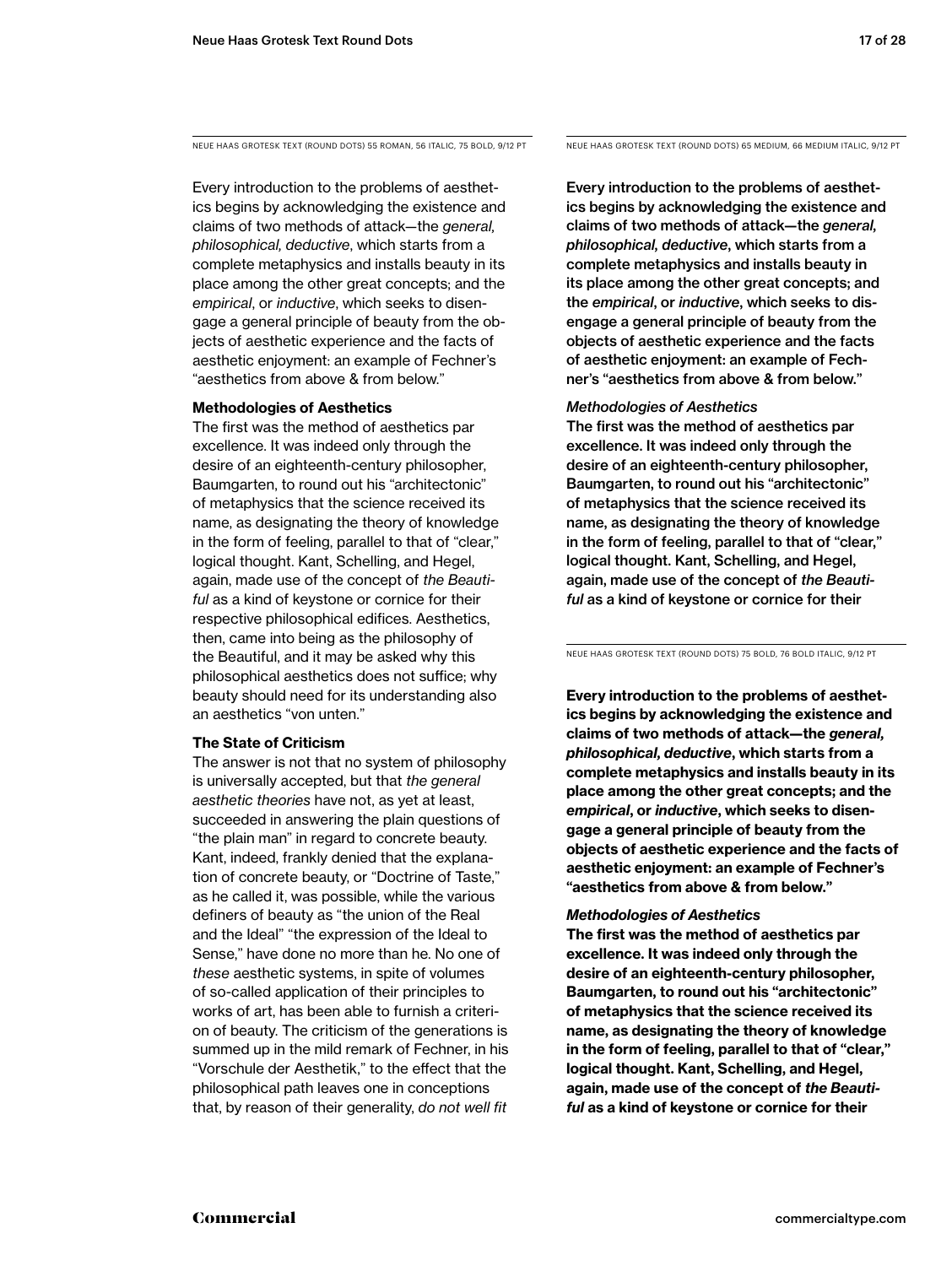Every introduction to the problems of aesthetics begins by acknowledging the existence and claims of two methods of attack—the *general, philosophical, deductive*, which starts from a complete metaphysics and installs beauty in its place among the other great concepts; and the *empirical*, or *inductive*, which seeks to disengage a general principle of beauty from the objects of aesthetic experience and the facts of aesthetic enjoyment: an example of Fechner's "aesthetics from above & from below."

### **Methodologies of Aesthetics**

The first was the method of aesthetics par excellence. It was indeed only through the desire of an eighteenth-century philosopher, Baumgarten, to round out his "architectonic" of metaphysics that the science received its name, as designating the theory of knowledge in the form of feeling, parallel to that of "clear," logical thought. Kant, Schelling, and Hegel, again, made use of the concept of *the Beautiful* as a kind of keystone or cornice for their respective philosophical edifices. Aesthetics, then, came into being as the philosophy of the Beautiful, and it may be asked why this philosophical aesthetics does not suffice; why beauty should need for its understanding also an aesthetics "von unten."

### **The State of Criticism**

The answer is not that no system of philosophy is universally accepted, but that *the general aesthetic theories* have not, as yet at least, succeeded in answering the plain questions of "the plain man" in regard to concrete beauty. Kant, indeed, frankly denied that the explanation of concrete beauty, or "Doctrine of Taste," as he called it, was possible, while the various definers of beauty as "the union of the Real and the Ideal" "the expression of the Ideal to Sense," have done no more than he. No one of *these* aesthetic systems, in spite of volumes of so-called application of their principles to works of art, has been able to furnish a criterion of beauty. The criticism of the generations is summed up in the mild remark of Fechner, in his "Vorschule der Aesthetik," to the effect that the philosophical path leaves one in conceptions that, by reason of their generality, *do not well fit* the particular cases. And so it was that empirical aesthetics arose, which does not seek to answer those plain questions as to the enjoyment of concrete beauty down to its simplest forms, to which philosophical aesthetics had been inadequate. But it is clear that neither has empirical aesthetics said the last word concerning beauty. Criticism is still in a chaotic state that would be impossible if aesthetic theory were firmly grounded. This situation appears to me to be due

NEUE HAAS GROTESK TEXT (ROUND DOTS) 55 ROMAN, 56 ITALIC, 75 BOLD, 8/11 PT NEUE HAAS GROTESK TEXT (ROUND DOTS) 65 MEDIUM, 66 MEDIUM ITALIC, 8/11 PT

Every introduction to the problems of aesthetics begins by acknowledging the existence and claims of two methods of attack—the *general, philosophical, deductive*, which starts from a complete metaphysics and installs beauty in its place among the other great concepts; and the *empirical*, or *inductive*, which seeks to disengage a general principle of beauty from the objects of aesthetic experience and the facts of aesthetic enjoyment: an example of Fechner's "aesthetics from above & from below."

### *Methodologies of Aesthetics*

The first was the method of aesthetics par excellence. It was indeed only through the desire of an eighteenth-century philosopher, Baumgarten, to round out his "architectonic" of metaphysics that the science received its name, as designating the theory of knowledge in the form of feeling, parallel to that of "clear," logical thought. Kant, Schelling, and Hegel, again, made use of the concept of *the Beautiful* as a kind of keystone or cornice for their respective philosophical edifices. Aesthetics, then, came into being as the philosophy of the Beautiful, and it may be asked why this philosophical aesthetics does not suffice; why beauty should need for its understand-

NEUE HAAS GROTESK TEXT (ROUND DOTS) 75 BOLD, 76 BOLD ITALIC, 8/11 PT

**Every introduction to the problems of aesthetics begins by acknowledging the existence and claims of two methods of attack—the** *general, philosophical, deductive***, which starts from a complete metaphysics and installs beauty in its place among the other great concepts; and the** *empirical***, or** *inductive***, which seeks to disengage a general principle of beauty from the objects of aesthetic experience and the facts of aesthetic enjoyment: an example of Fechner's "aesthetics from above & from below."** 

### *Methodologies of Aesthetics*

**The first was the method of aesthetics par excellence. It was indeed only through the desire of an eighteenth-century philosopher, Baumgarten, to round out his "architectonic" of metaphysics that the science received its name, as designating the theory of knowledge in the form of feeling, parallel to that of "clear," logical thought. Kant, Schelling, and Hegel, again, made use of the concept of** *the Beautiful* **as a kind of keystone or cornice for their respective philosophical edifices. Aesthetics, then, came into being as the philosophy of the Beautiful, and it may be asked why this philosophical aesthetics does not suffice; why beauty should need for its understand-**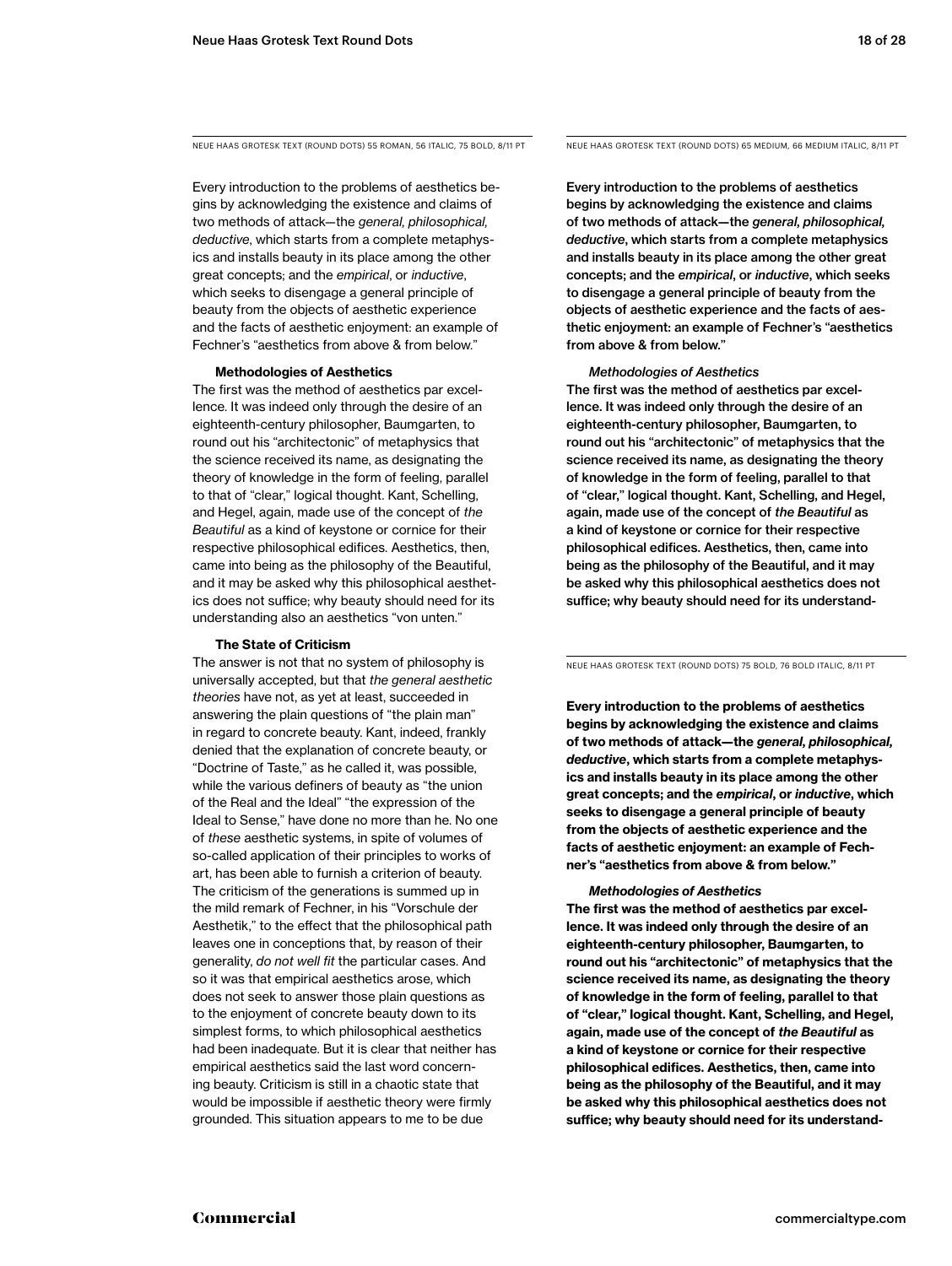NEUE HAAS GROTESK TEXT (ROUND DOTS) 55 ROMAN, 7/9 P

SITUATIONIST INTERNATIONAL (SI) was a group of international revolutionaries founded in 1957. With their ideas rooted in Marxism and the 20th century European artistic avantgarde, they advocated experiences of life being alternative to those admitted by the capitalist order, for the fulfillment of human primitive desires and the pursuing of a superior passional quality. For this purpose they suggested and experimented with the construction of situations; the setting up of environments favorable for the fulfillment of such desires. Using methods drawn from the arts, they developed a series of experimental fields of study for the construction of such, like unitary urbanism.

The sense of constructing situations is to fulfill human primitive desires and pursue a superior passional quality. From *Internationale Situationiste #1*: "This alone can lead to the further clarification of these simple basic desires, and to the confused emergence of new desires whose material roots will be precisely the new reality engendered by situationist constructions. We must thus

NEUE HAAS GROTESK TEXT (ROUND DOTS) 55 **ROMAN, 6/8 PT** 

SITUATIONIST INTERNATIONAL (SI) was a group of international revolutionaries founded in 1957. With their ideas rooted in Marxism and the 20th century European artistic avantgarde, they advocated experiences of life being alternative to those admitted by the capitalist order, for the fulfillment of human primitive desires and the pursuing of a superior passional quality. For this purpose they suggested and experimented with the construction of situations; the setting up of environments favorable for the fulfillment of such desires. Using methods drawn from the arts, they developed a series of experimental fields of study for the construction of such, like unitary urbanism.

The sense of constructing situations is to fulfill human primitive desires and pursue a superior passional quality. From *Internationale Situationiste #1*: "This alone can lead to the further clarification of these simple basic desires, and to the confused emergence of new desires whose material roots will be precisely the new reality engendered by situationist constructions. We must thus envisage a sort of situationist-oriented psychoanalysis in which, in contrast to the goals pursued by the various currents stemming from Freudianism, each of the participants in this adventure would discover desires for specific ambiences in order to fulfill them.

NEUE HAAS GROTESK TEXT (ROUND DOTS) 65 MEDIUM, 7/9 P

SITUATIONIST INTERNATIONAL (SI) was a group of international revolutionaries founded in 1957. With their ideas rooted in Marxism and the 20th century European artistic avantgarde, they advocated experiences of life being alternative to those admitted by the capitalist order, for the fulfillment of human primitive desires and the pursuing of a superior passional quality. For this purpose they suggested and experimented with the construction of situations; the setting up of environments favorable for the fulfillment of such desires. Using methods drawn from the arts, they developed a series of experimental fields of study for the construction of such, like unitary urbanism.

The sense of constructing situations is to fulfill human primitive desires and pursue a superior passional quality. From *Internationale Situationiste #1*: "This alone can lead to the further clarification of these simple basic desires, and to the confused emergence of new desires whose material roots will be precisely the new reality engendered by situationist constructions. We must thus NEUE HAAS GROTESK TEXT (ROUND DOTS) 75 **BOLD, 7/9 PT** 

**SITUATIONIST INTERNATIONAL (SI) was a group of international revolutionaries founded in 1957. With their ideas rooted in Marxism and the 20th century European artistic avantgarde, they advocated experiences of life being alternative to those admitted by the capitalist order, for the fulfillment of human primitive desires and the pursuing of a superior passional quality. For this purpose they suggested and experimented with the construction of situations; the setting up of environments favorable for the fulfillment of such desires. Using methods drawn from the arts, they developed a series of experimental fields of study for the construction of such, like unitary urbanism.**

**The sense of constructing situations is to fulfill human primitive desires and pursue a superior passional quality. From** *Internationale Situationiste #1***: "This alone can lead to the further clarification of these simple basic desires, and to the confused emergence of new desires whose material roots will be precisely the** 

NEUE HAAS GROTESK TEXT (ROUND DOTS) 65 MEDIUM, 6/8 PT

SITUATIONIST INTERNATIONAL (SI) was a group of international revolutionaries founded in 1957. With their ideas rooted in Marxism and the 20th century European artistic avantgarde, they advocated experiences of life being alternative to those admitted by the capitalist order, for the fulfillment of human primitive desires and the pursuing of a superior passional quality. For this purpose they suggested and experimented with the construction of situations; the setting up of environments favorable for the fulfillment of such desires. Using methods drawn from the arts, they developed a series of experimental fields of study for the construction of such, like unitary urbanism.

The sense of constructing situations is to fulfill human primitive desires and pursue a superior passional quality. From *Internationale Situationiste #1*: "This alone can lead to the further clarification of these simple basic desires, and to the confused emergence of new desire whose material roots will be precisely the new reality engendered by situationist constructions. We must thus envisage a sort of situationist-oriented psychoanalysis in which, in contrast to the goals pursued by the various currents stemming from Freudianism, each of the participants in

NEUE HAAS GROTESK TEXT (ROUND DOTS) 75 BOLD, 6/8 P

**SITUATIONIST INTERNATIONAL (SI) was a group of international revolutionaries founded in 1957. With their ideas rooted in Marxism and the 20th century European artistic avantgarde, they advocated experiences of life being alternative to those admitted by the capitalist order, for the fulfillment of human primitive desires and the pursuing of a superior passional quality. For this purpose they suggested and experimented with the construction of situations; the setting up of environments favorable for the fulfillment of such desires. Using methods drawn from the arts, they developed a series of experimental fields of study for the construction of such, like unitary urbanism.**

**The sense of constructing situations is to fulfill human primitive desires and pursue a superior passional quality. From**  *Internationale Situationiste #1***: "This alone can lead to the further clarification of these simple basic desires, and to the confused emergence of new desires whose material roots will be precisely the new reality engendered by situationist constructions. We must thus envisage a sort of situationist-oriented psychoanalysis in which, in contrast to the goals pursued by the various currents stemming from Freudianism, each of the partici-**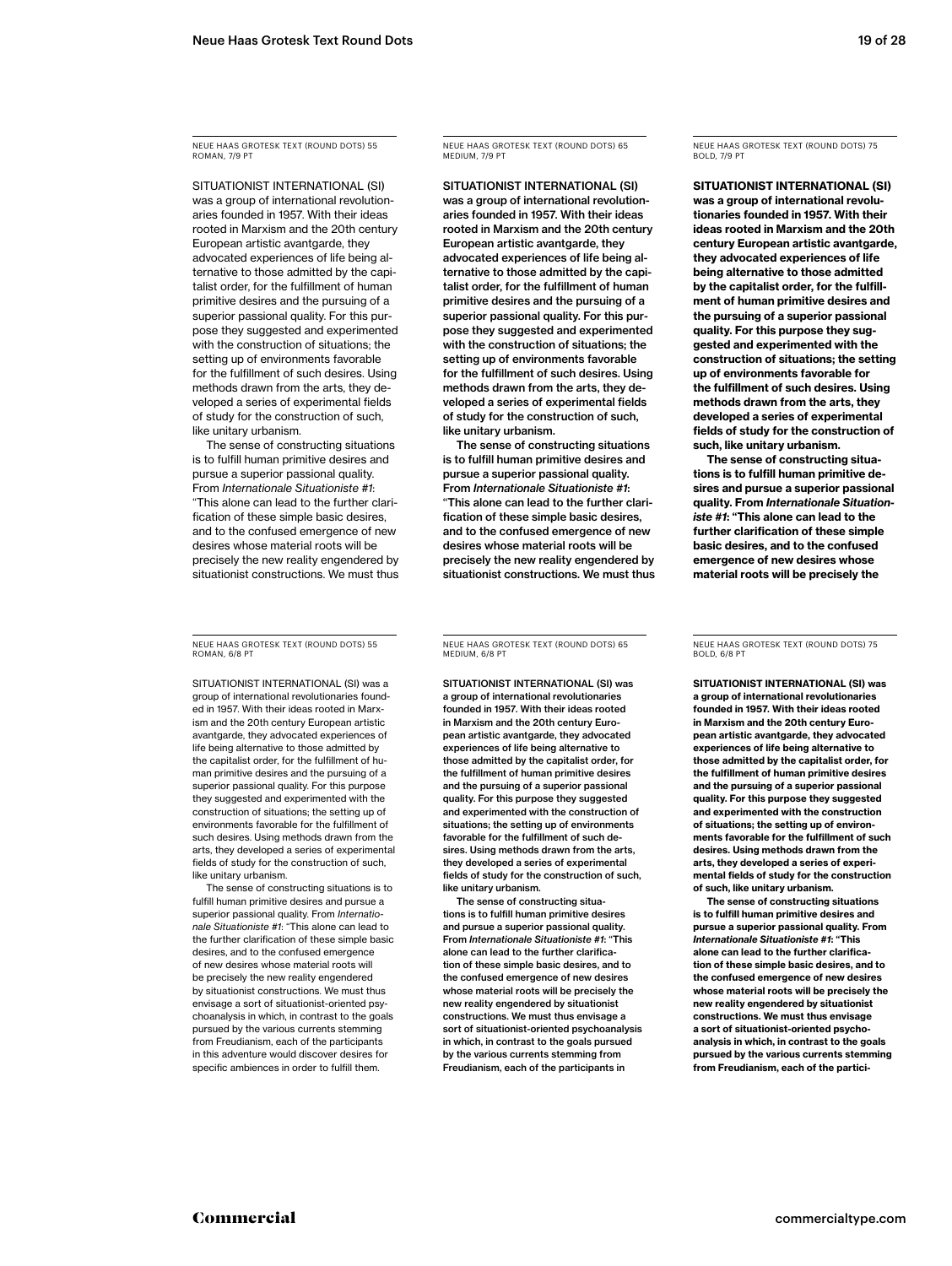NEUE HAAS GROTESK TEXT 55 ROMAN, 9/11 PT

The Spanish War, which began in 1739, and the French war which soon followed it occasioned further increase of the debt, which, on the 31st of December 1748, after the war had been concluded by the Treaty of Aix-la-Chapelle, amounted to £78,293,313. The most profound peace of seventeen years continuance had taken no more than £8,328,354 from it. A war of less than nine years' continuance added £31,338,689 to it. (Refer to James Postlethwaite's *The History of the Public Revenue.*) During the administration of Mr. Pelham, the interest of the public debt was reduced, or at least measures were taken for reducing it, from four to three per cent; the sinking fund was increased, and some part of the public debt was paid off. In 1755, before the breaking out of the late war, the funded debt of Great Britain amounted to £72,289,673. On the 5th of January 1763, at the

NEUE HAAS GROTESK TEXT 55 ROMAN, 9/12 PT

The Spanish War, which began in 1739, and the French war which soon followed it occasioned further increase of the debt, which, on the 31st of December 1748, after the war had been concluded by the Treaty of Aix-la-Chapelle, amounted to £78,293,313. The most profound peace of seventeen years continuance had taken no more than £8,328,354 from it. A war of less than nine years' continuance added £31,338,689 to it. (Refer to James Postlethwaite's *The History of the Public Revenue.*) During the administration of Mr. Pelham, the interest of the public debt was reduced, or at least measures were taken for reducing it, from four to three per cent; the sinking fund was increased, and some part of the public debt was paid off. In 1755, before the breaking out of the late war, the funded debt of Great Britain amounted to £72,289,673. On the 5th of January 1763, at the

NEUE HAAS GROTESK TEXT 55 ROMAN, 9/13 PT

The Spanish War, which began in 1739, and the French war which soon followed it occasioned further increase of the debt, which, on the 31st of December 1748, after the war had been concluded by the Treaty of Aix-la-Chapelle, amounted to £78,293,313. The most profound peace of seventeen years continuance had taken no more than £8,328,354 from it. A war of less than nine years' continuance added £31,338,689 to it. (Refer to James Postlethwaite's *The History of the Public Revenue.*) During the administration of Mr. Pelham, the interest of the public debt was reduced, or at least measures were taken for reducing it, from four to three per cent; the sinking fund was increased, and some part of the public debt was paid off. In 1755, before the breaking out of the late war, the funded debt of Great Britain amounted to £72,289,673. On the 5th of January 1763, at the

NEUE HAAS GROTESK TEXT 55 ROMAN, 9/14 PT

The Spanish War, which began in 1739, and the French war which soon followed it occasioned further increase of the debt, which, on the 31st of December 1748, after the war had been concluded by the Treaty of Aix-la-Chapelle, amounted to £78,293,313. The most profound peace of seventeen years continuance had taken no more than £8,328,354 from it. A war of less than nine years' continuance added £31,338,689 to it. (Refer to James Postlethwaite's *The History of the Public Revenue.*) During the administration of Mr. Pelham, the interest of the public debt was reduced, or at least measures were taken for reducing it, from four to three per cent; the sinking fund was increased, and some part of the public debt was paid off. In 1755, before the breaking out of the late war, the funded debt of Great Britain amounted to £72,289,673. On the 5th of January 1763, at the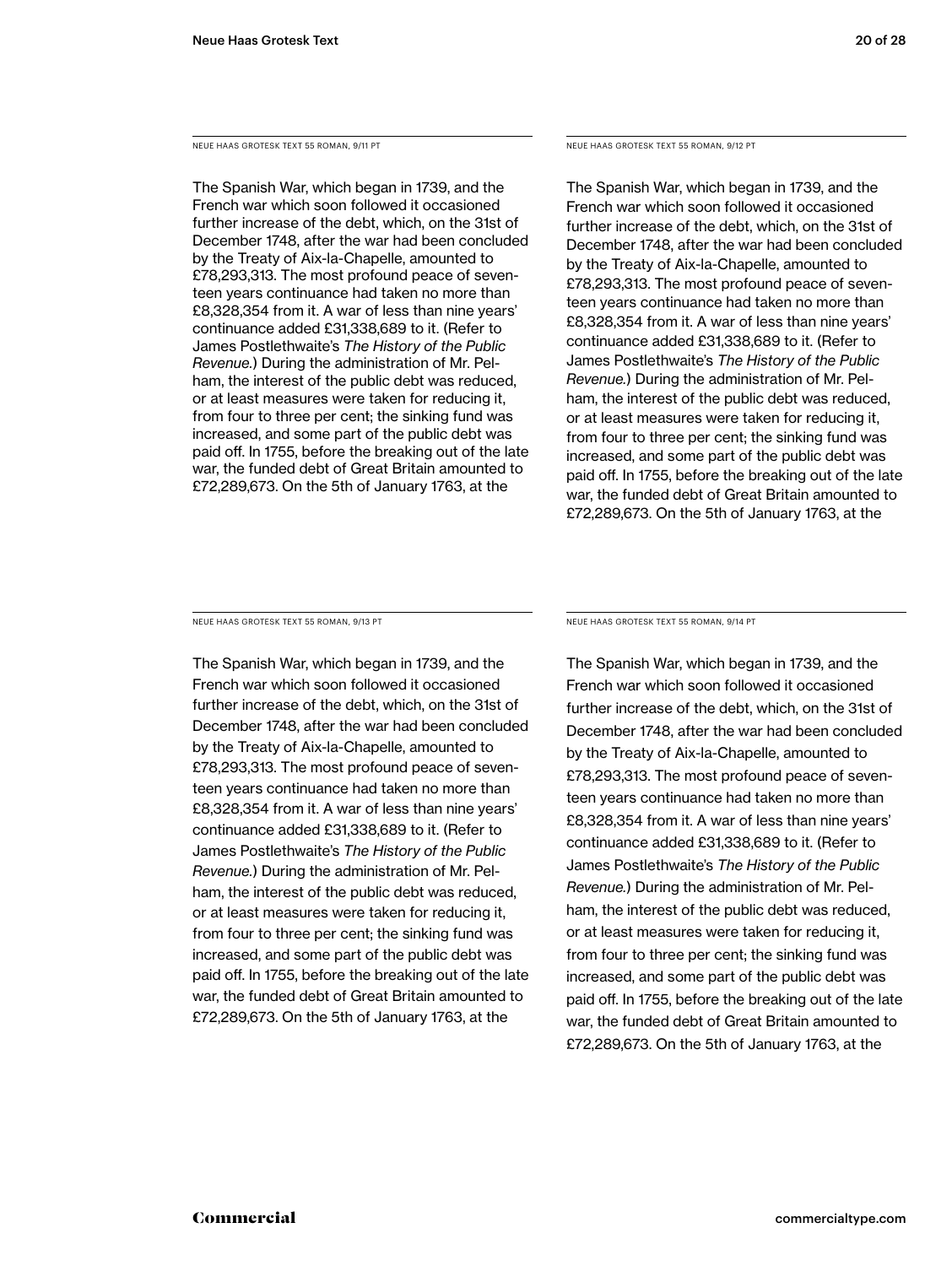ČESKÝ (CZECH) NEUE HAAS GROTESK TEXT 55 ROMAN, 56 ITALIC, 9/12 PT

Ačkoli klimšova nenapsala knih mnoho, přece zná ji ta naše četbychtivá mládež tuze dobře. Zná ji zejména z knih: Z jara do léta, Kniha báchorek, Paleček a Malenka, Z ráje, Rodinná skřínka a j., a pak z různých časopisů pro mládež, do nichž velice pilně přispívá. Její práce vesměs děti naše rády čítají, poněvadž skutečně vynikají vším, čeho se na dobré četbě žádá. *Však Klimšova také pracuje s láskou, pracuje opravdově vážně a nevydá nic na světlo, co by důkladně nepodrobila soudu svému i soudu jiných*. A to právě dodává jejím prácem té pravé ceny. Nuže seznammež se se životem této tiché a skromné pracovnice, seznammež se i s jejími pěknými spisy. Klimšova narodila se 7. dne měsíce prosince roku 1851. v Poličce. Otec její byl dosti zámožným a váženým měšťanem, měltě v Poličce dům a byl dlouhá léta členem obecního zastupitelstva, ba i městským radním. *Při domě měli Klimšovi zahrádku.* Něžná matka Bohumilčina milovala totiž velice květiny a při tom lnula také velikou láskou ku zvířatům. Byla dobra, o vše, ale zvláště o děti své starostliva, při tom pilna, šetrna

DEUTSCH (GERMAN) NEUE HAAS GROTESK TEXT 55 ROMAN, 56 ITALIC, 9/12 PT

Sehen wir das Gesamtbild unseres heutigen Lebens nur mit unseren Augen an, so können wir die Folgerung ziehen, daß dieses Gebilde einen chaotischen Charakter trägt, und es kann uns nicht wundern, daß diejenigen, welche sich in diesem scheinbaren Chaos unwohl fühlen, der Welt entfliehen oder sich in geistigen Abstraktionen verlieren wollen. *Doch jedenfalls muß es uns klar sein, daß diese Flucht vor der Wirklichkeit ein ebenso großer Irrtum ist wie jene Anlehnung an den reinsten Materialismus*. Weder die Flucht in das Mittelalter, noch der von verschiedenen Kunsthistorikern empfohlene Wiederaufbau des Olympos kann und die Lösung bringen. Unsere Zeit hat eine andere Mission zu erfüllen als die des Mittelalters und des Hellenismus. Um die Aufgabe unserer Zeit richtig zu verstehen, ist es notwendig, daß wir nicht nur mit unseren Augen, sondern vielmehr mit unseren innerlichen Sinnesorganen die Lebensstruktur erfassen. Haben wir einmal die Synthese des Lebens aus der Tiefe unseres Wesens gewonnen und als Inhalt von Kultur und Kunst anerkannt, so wird es

DANSK (DANISH) NEUE HAAS GROTESK TEXT 55 ROMAN, 56 ITALIC, 9/12 PT

Der var en lille havfisk af god familie, navnet husker jeg ikke, det må de lærde sige dig. Den lille fisk havde attenhundrede søskende, alle lige gamle; de kendte ikke deres fader eller moder, de måtte straks skøtte sig selv og svømme om, men det var en stor fornøjelse; vand havde de nok at drikke, hele verdenshavet, føden tænkte de ikke på, den kom nok; hver ville følge sin lyst, hver ville få sin egen historie, ja det tænkte heller ingen af dem på. *Solen skinnede ned i vandet, det lyste om dem, det var så klart, det var en verden med de forunderligste skabninger*, og nogle så gruelig store, med voldsomme gab, de kunne sluge de attenhundrede søskende, men det tænkte de heller ikke på, for ingen af dem var endnu blevet slugt. De små svømmede sammen, tæt op til hverandre, som sildene og makrellerne svømmer; men som de allerbedst svømmede i vandet og tænkte på ingenting, sank, med forfærdelig lyd, ovenfra, midt ned imellem dem, en lang, tung ting, der slet ikke ville holde op; længere og længere strakte den sig, og hver af småfiskene, som den ramte, blev kvast eller fik et

### ESPAÑOL (SPANISH) NEUE HAAS GROTESK TEXT 55 ROMAN, 56 ITALIC, 9/12 PT

En esta conferencia no pretendo, como en anteriores, definir, sino subrayar; no quiero dibujar, sino sugerir. Animar, en su exacto sentido. Herir pájaros soñolientos. Donde haya un rincón oscuro, poner un reflejo de nube alargada y regalar unos cuantos espejos de bolsillo a las señoras que asisten. *He querido bajar a la ribera de los juncos. Por debajo de las tejas amarillas*. A la salida de las aldeas, donde el tigre se come a los niños. Estoy en este momento lejos del poeta que mira el reloj, lejos del poeta que lucha con la estatua, que lucha con el sueño, que lucha con la anatomía; he huido de todos mis amigos y me voy con aquel muchacho que se come la fruta verde y mira cómo las hormigas devoran al pájaro aplastado por el automóvil. Por las calles más puras del pueblo me encontraréis; por el aire viajero y la luz tendida de las melodías que Rodrigo Caro llamó "reverendas madres de todos los cantares". Por todos los sitios donde se abre la tierna orejita rosa del niño o la blanca orejita de la niña que espera, llena de miedo, el alfiler que abra el agujero para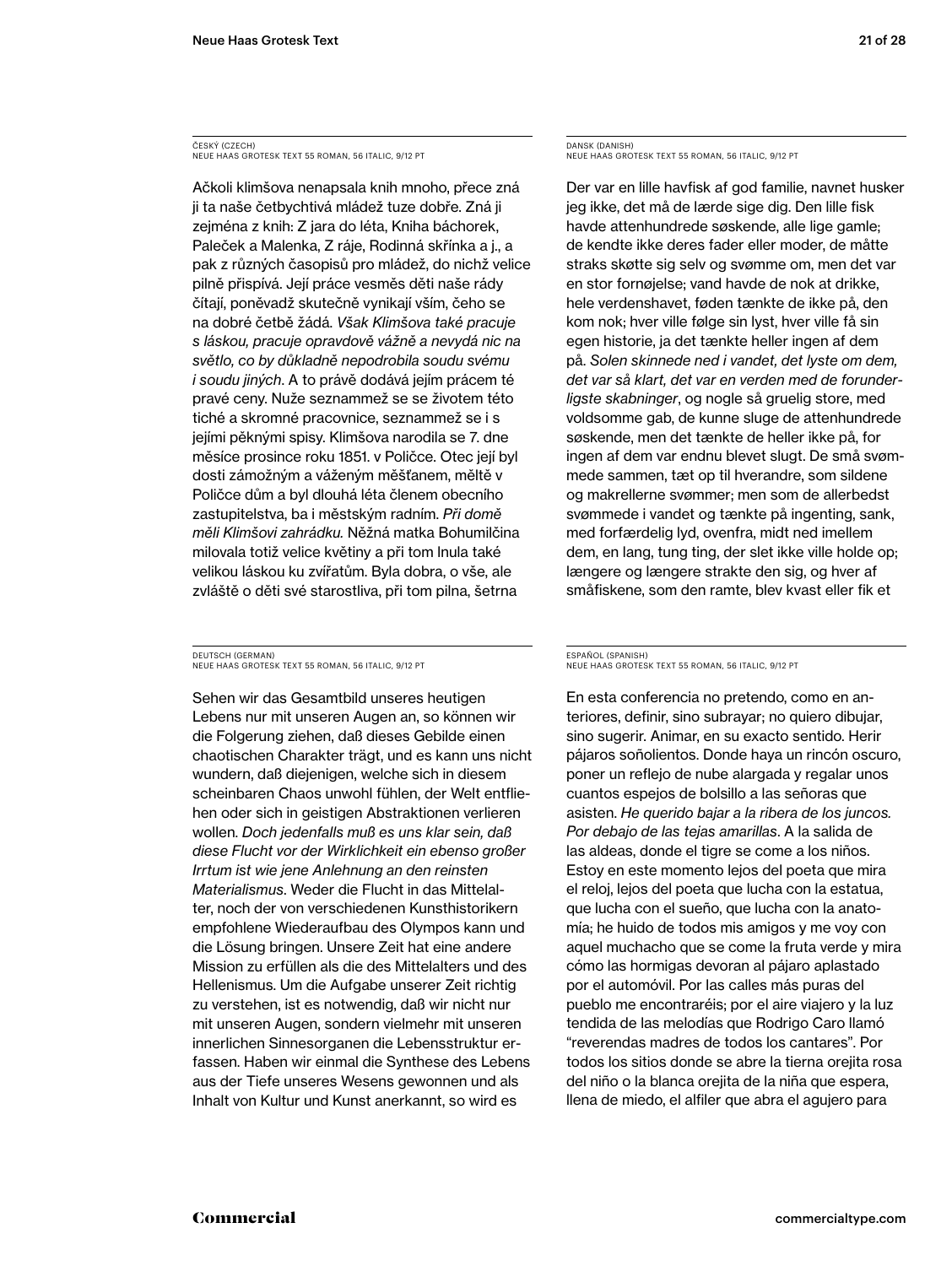FRANÇAIS (FRENCH) NEUE HAAS GROTESK TEXT 55 ROMAN, 56 ITALIC, 9/12 PT

Dada a son origine dans le dictionnaire. C'est terriblement simple. En français cela signifie «cheval de bois». En allemand «va te faire, au revoir, à la prochaine». En roumain «oui en effet, vous avez raison, c'est ça, d'accord, vraiment, on s'en occupe», etc. *C'est un mot international. Seulement un mot et ce mot comme mouvement.* Très facile à comprendre. Lorsqu'on en fait une tendance artistique, cela revient à vouloir supprimer les complications. Psychologie Dada. Allemagne Dada y compris indigestions et crampes brouillardeuses, littérature Dada, bourgeoisie Dada et vous, très vénérés poètes, vous qui avez toujours fait de la poésie avec des mots, mais qui n'en faites jamais du mot lui-même, vous qui tournez autour d'un simple point en poétisant. Guerre mondiale Dada et pas de fin, révolution Dada et pas de commencement. Dada, amis et soi-disant poètes, très estimés fabricateurs et évangélistes Dada Tzara, Dada Huelsenbeck, Dada m'dada, Dada m'dada, Dada mhm, dada dera dada, Dada Hue, Dada Tza. Comment obtenir la béatitude ? En disant Dada. Comment devenir

MAGYAR (HUNGARIAN) NEUE HAAS GROTESK TEXT 55 ROMAN, 56 ITALIC, 9/12 PT

Hajnali két órakor a segédtiszt belépett a tábornok szobájába és jelentette, hogy a járőrök elindultak a hodricsi úton. Az asztalra állított petróleumlámpa körül szétteregetett tereprajzok és jelentések hevertek, rajtuk keresztbe dobva egy ezüstgombos lovaglópálca. A tábornok a szoba közepén állt és hideg arccal hallgatta a segédtiszt szavait. Kurtára nyírt szakála rőtesen csillogott a lámpafényben. *Aranykeretes szemüvege mögül jeges nyugalommal csillámlottak elő kék szemei.* Csupa energia volt ez a hat láb magas, karcsú ember, aki egy hónap előtt vette át a feldunai hadtest parancsnokságát. De most mégis, mintha valami fáradtságot vagy inkább fásultságot árultak volna el mozdulatai. Némán bólintott s mikor a segédtiszt mögött becsukódott az ajtó, kimerülten dobta magát a kopott díványra. Két nap óta mindig talpon volt s egyik izgalom a másik után érte. A Szélakna irányában fekvő főcsapat felé haladó ellenség már egy napi előnyt nyert a Zsarnócra kirendelt zászlóalj parancsnokának ügyetlensége folytán. Első felindulásában maga vette át a zászlóalj vezényletét s negyvennyolc óra

ITALIANO (ITALIAN) NEUE HAAS GROTESK TEXT 55 ROMAN, 56 ITALIC, 9/12 PT

Dapprima, ripetendendo l'errore commesso in gioventù, scrisse di animali che conosceva poco, e le sue favole risonarono di ruggiti e barriti. Poi si fece più umano, se così si può dire, scrivendo degli animali che credeva di conoscere. *Così la mosca gli regalò una gran quantità di favole dimostrandosi un animale più utile di quanto si creda*. In una di quelle favole ammirava la velocità del dittero, velocità sprecata perchè non gli serviva nè a raggiungere la preda nè a garantire la sua incolumità. Qui faceva la morale una testuggine. Un'altra favola esaltava la mosca che distruggeva le cose sozze da essa tanto amate. Una terza si meravigliava che la mosca, l'animale più ricco d'occhi, veda tanto imperfettamente. Infine una raccontava di un uomo che, dopo di aver schiacciato una mosca noiosa, le gridò: "Ti ho beneficata; ecco che non sei più una mosca". Con tale sistema *era facile di avere ogni giorno* la favola pronta col caffè del mattino. Doveva venire la guerra ad insegnargli che la favola poteva divenire un'espressione del proprio animo, il quale così inseriva la mummietta nella macchi-

### POLSKI (POLISH) NEUE HAAS GROTESK TEXT 55 ROMAN, 56 ITALIC, 9/12 PT

Od wczoraj jakiś niepokój panuje w uliczce. Stary Mendel dziwi się i częściej niż zwykle nakłada krótką łajkę patrząc w okno. Tych ludzi nie widział on tu jeszcze. Gdzie idą? Po co przystają z robotnikami, śpieszącymi do kopania fundamentów pod nowy dom niciarza Greulicha? Skąd się tu wzięły te obszarpane wyrostki? Dlaczego patrzą tak po sieniach? Skąd mają pieniądze, że idą w pięciu do szynku? Stary Mendel kręci głową, smokcząc mały, silnie wygięty wiśniowy cybuszek. *On zna tak dobrze tę uliczkę cichą. Jej fizjonomię, jej ruch.* jej głosy, jej tętno. Wie, kiedy zza którego węgła wyjrzy w dzień pogodny słońce; ile dzieci przebiegnie rankiem, drepcąc do ochronki, do szkoły; ile zwiędłych dziewcząt w ciemnych chustkach, z małymi blaszeczkami w ręku przejdzie po trzy, po cztery, do fabryki cygar na robotę; ile kobiet przystanie z koszami na starym, wytartym chodniku, pokazując sobie zakupione jarzyny, skarżąc się na drogość jaj, mięsa i masła; ilu wyrobników przecłapie środkiem bruku, ciężkim chodem nóg obutych w trepy, niosąc pod pachą węzełki, a w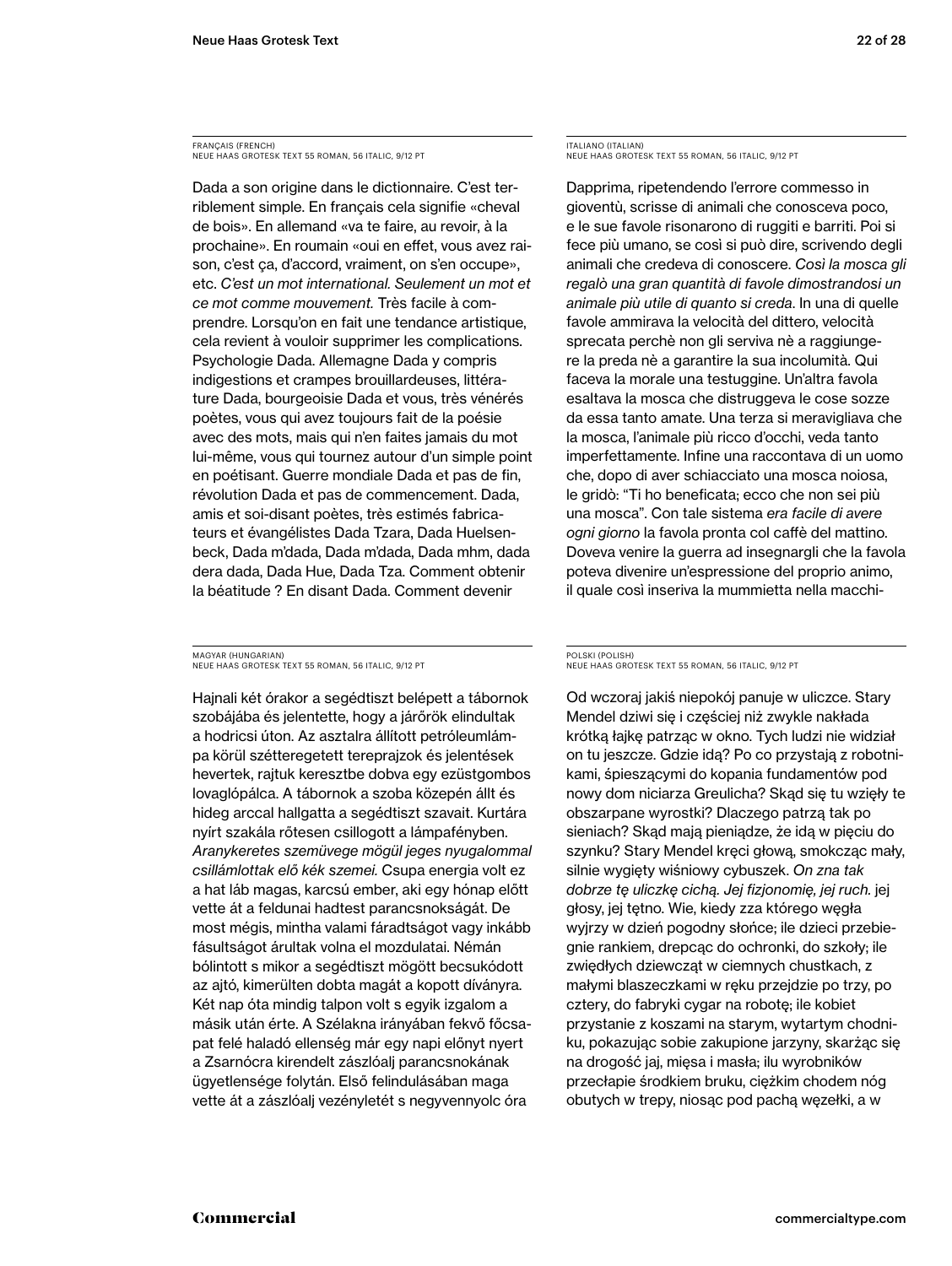PORTUGUÊS (PORTUGUESE) NEUE HAAS GROTESK TEXT 55 ROMAN, 56 ITALIC, 9/12 PT

D. Benedita levantou-se, no dia seguinte, com a idéia de escrever uma carta ao marido, uma longa carta em que lhe narrasse a festa da véspera, nomeasse os convivas e os pratos, descrevesse a recepção noturna, e, principalmente, desse notícia das novas relações com D. Maria dos Anjos. A mala fechava-se às duas horas da tarde, *D. Benedita acordara às nove, e, não morando longe (morava no Campo da Aclamação), um escravo levaria a carta ao correio muito a tempo.* Demais, chovia; D. Benedita arredou a cortina da janela, deu com os vidros molhados; era uma chuvinha teimosa, o céu estava todo brochado de uma cor pardo-escura, malhada de grossas nuvens negras. Ao longe, viu flutuar e voar o pano que cobria o balaio que uma preta levava à cabeça: concluiu que ventava. Magnífico dia para não sair, e, portanto, escrever uma carta, duas cartas, todas as cartas de uma esposa ao marido ausente. Ninguém viria tentá- -la. Enquanto ela compõe os babadinhos e rendas do roupão branco, um roupão de cambraia que o desembargador lhe dera em 1862, no mesmo dia

SVENSKA (SWEDISH) NEUE HAAS GROTESK TEXT 55 ROMAN, 56 ITALIC, 9/12 PT

Klockan var mellan åtta och nio den vackra majmorgonen, då Arvid Falk efter scenen hos brodern vandrade gatorna framåt, missnöjd med sig själv, missnöjd med brodern och missnöjd med det hela. Han önskade att det vore mulet och att han hade dåligt sällskap. Att han var en skurk, det trodde han icke fullt på, *men han var icke nöjd med sig själv, han var så van att ställa höga fordringar på sig,* och han var inlärd att i brodern se ett slags styvfar, för vilken han hyste stor aktning, nästan vördnad. Men även andra tankar döko upp och gjorde honom bekymrad. Han var utan pengar och utan sysselsättning. Detta senare var kanske det värsta ty sysslolösheten var honom en svår fiende, begåvad med en aldrig vilande fantasi som han var. Under ganska obehagliga funderingar hade han kommit ner på Lilla Trädgårdsgatan; han följde vänstra trottoaren utanför Dramatiska Teatern och befann sig snart inne på Norrlandsgatan; han vandrade utan mål och gick rätt fram; snart började stenläggningen bli ojämn, träkåkar efterträdde stenhusen, illa klädda människor kastade misstänksamma

SUOMI (FINNISH) NEUE HAAS GROTESK TEXT 55 ROMAN, 56 ITALIC, 9/12 PT

He olivat ystäviä ystävyydessä, joka oli läheisempää kuin veljeys. Nello oli pieni Ardennelainen — Patras suuri Flamandilainen. He olivat saman ikäisiä vuosilla mitattuna, mutta kuitenkin toinen oli vielä nuori, toinen oli jo vanha. He olivat asuneet yhdessä koko ikänsä; molemmat he olivat orpoja ja kurjia sekä saivat leipänsä samasta kädestä. *Se oli ollut heidän siteensä alku, heidän ensimmäinen sympatian säikeensä;* se oli vahvistunut päivä päivältä ja kasvanut heidän mukanaan kiinteänä ja erottamattomana niin, että he alkoivat rakastaa toisiansa erittäin paljon. Heidän kotinsa oli pieni mökki pienen Flamandilaisen kylän reunalla, peninkulman päässä Antverpenistä. Kylä sijaitsi leveiden laidunkaistaleiden ja viljavainioiden välissä, ja sen läpi virtaavan suuren kanavan reunamilla kasvoi pitkät rivit tuulessa taipuvia poppeleita ja tervaleppiä. Siinä oli parikymmentä maatilaa ja taloa, joiden ikkunaluukut olivat kirkkaan vihreät tai taivaansiniset ja katot ruusunpunaiset tai mustavalkoiset sekä seinät niin valkoisiksi maalatut, että ne loistivat auringossa kuin puhdas lumi. Kylän keskustassa oli

### TÜRKÇE (TURKISH) NEUE HAAS GROTESK TEXT 55 ROMAN, 56 ITALIC, 9/12 PT

Sadık genç, araladığı kapıyı çekince, yine birden kararan sanduka sükunu içinde, İskender Paşa, galeyansız ibadetine başlardı. Artık dünyaya dair hiçbir ümidi kalmamıştı. İstediği yalnız bir iman selametiydi. *Vâkıa korkak bir adam değildi. Ama, muhakkak bir ölümü her gün, her saat, her dakika, hatta her saniye beklemek… Onun cesaretini kırmış, sinirlerini zayıflatmıştı.* Düşündükçe, ensesinde soğuk bir satırın sarih temasını duyar gibi oluyordu. Bu sarih temas silinirken karşısına kendi boğuk hayali gelirdi; gözleri patlamış, kavuğu bir tarafa yuvarlanmış, boynu yağlı bir kement ile sıkılmış, ayağından pabuçları çıkmış, ipek kuşağı çözülmüş, karanlık, köpüklü ağzından siyah dili sarkmış bir naaş… İskender Paşa'nın yerde sürünen ölüsü! Titrer, gözlerini oğuşturur, yine salât-ü selamlarını çekmeye başlardı. Yakın akıbetinin bu uzvî hatırası o kadar bariz, o kadar kuvvetliydi ki… Çocukluğunun saf muhayyilesini süsleyen cennet bahçelerini, hûri, gılman alaylarını, Tûba ağacını, Sırat köprüsünü şimdi düşünemiyordu bile… Zihni durmuştu. Sinirleri, beyni pek yorgundu. Yemek yiyemiyordu.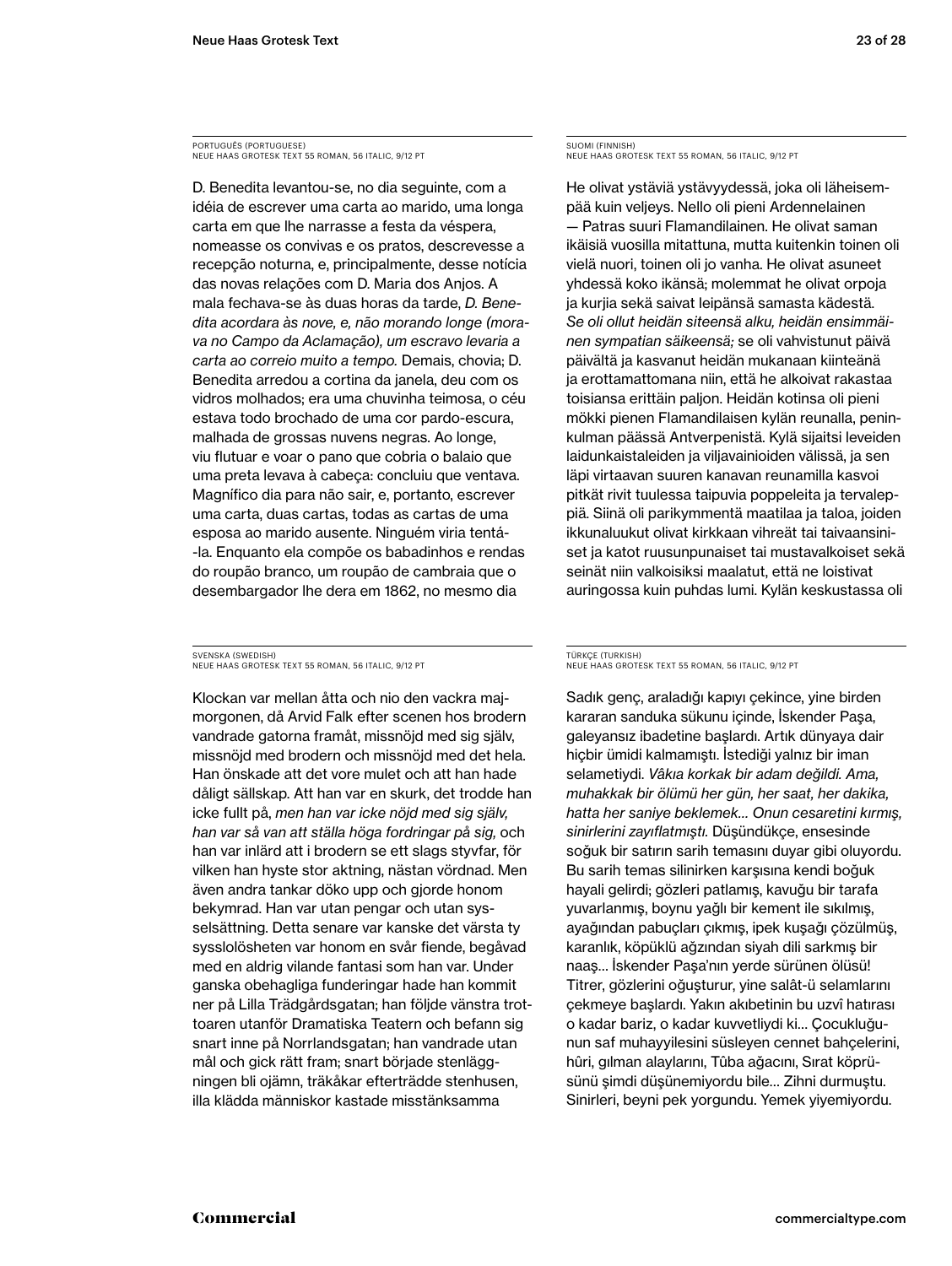| UPPERCASE                                      | ABCDEFGHIJKLMNOPQRSTUVWXYZ                                                                                     |  |  |  |
|------------------------------------------------|----------------------------------------------------------------------------------------------------------------|--|--|--|
| LOWERCASE                                      | abcdefghijklmnopqrstuvwxyz                                                                                     |  |  |  |
| <b>STANDARD PUNCTUATION</b>                    | i!¿?.,:;--—()[]{}/ \&@*""''·",«»↔ §•¶†‡©®®™                                                                    |  |  |  |
| ALL CAP PUNCTUATION                            | i¿----()[]{}/ \@«»↔                                                                                            |  |  |  |
| LIGATURES                                      | ff fi fl ffi ffl                                                                                               |  |  |  |
| PROPORTIONAL LINING<br>default figures         | \$£€¥1234567890¢f%‰ <sup>ao</sup> #°<+=-×÷>'″                                                                  |  |  |  |
| PREBUILT FRACTIONS                             | 1/2 1/3 2/3 1/4 3/4 1/8 3/8 5/8 7/8                                                                            |  |  |  |
| <b>NUMERATORS &amp;</b><br><b>DENOMINATORS</b> | H1234567890/1234567890                                                                                         |  |  |  |
| <b>SUPERSCRIPT &amp;</b><br><b>SUBSCRIPT</b>   | H1234567890 H <sub>1234567890</sub>                                                                            |  |  |  |
| STYLISTIC ALTERNATES                           | R a <b>a</b> ŔŖŘ àáâãäåāăą <b>àáâãäåāăą</b>                                                                    |  |  |  |
| <b>ACCENTED UPPERCASE</b>                      | ÁÂÀÄÅÃĂĀĀĄÆÆÇĆČĈĊĎĐÉÊÈËËĖĒĘĞĜ<br>GĠĦĤĺĨÌĬĬĬĨĨĴĶŁĹĽĻĿÑŃŇŅÓÔŎŎŎŎŌØØ<br>ŒŔŘŖŠŚŞŜŞÞŤŢŦÚWÛÙÜŬŰŪŲŮŨŴŴŴ<br>WÝŶŶŸIJŽŹŻ |  |  |  |
| ACCENTED LOWER CASE                            | áâàäåãããaææçćčĉcďđéêèëĕēeğĝģġħĥíîìiiijĩ<br>ĭĵķłĺľļŀñńňņóôòöõőōøǿœŕřṛßšśşŝşþťţŧúûùüŭűū<br>ŲŮŨŴŴŴŴýŷỳÿijŽŹŻ      |  |  |  |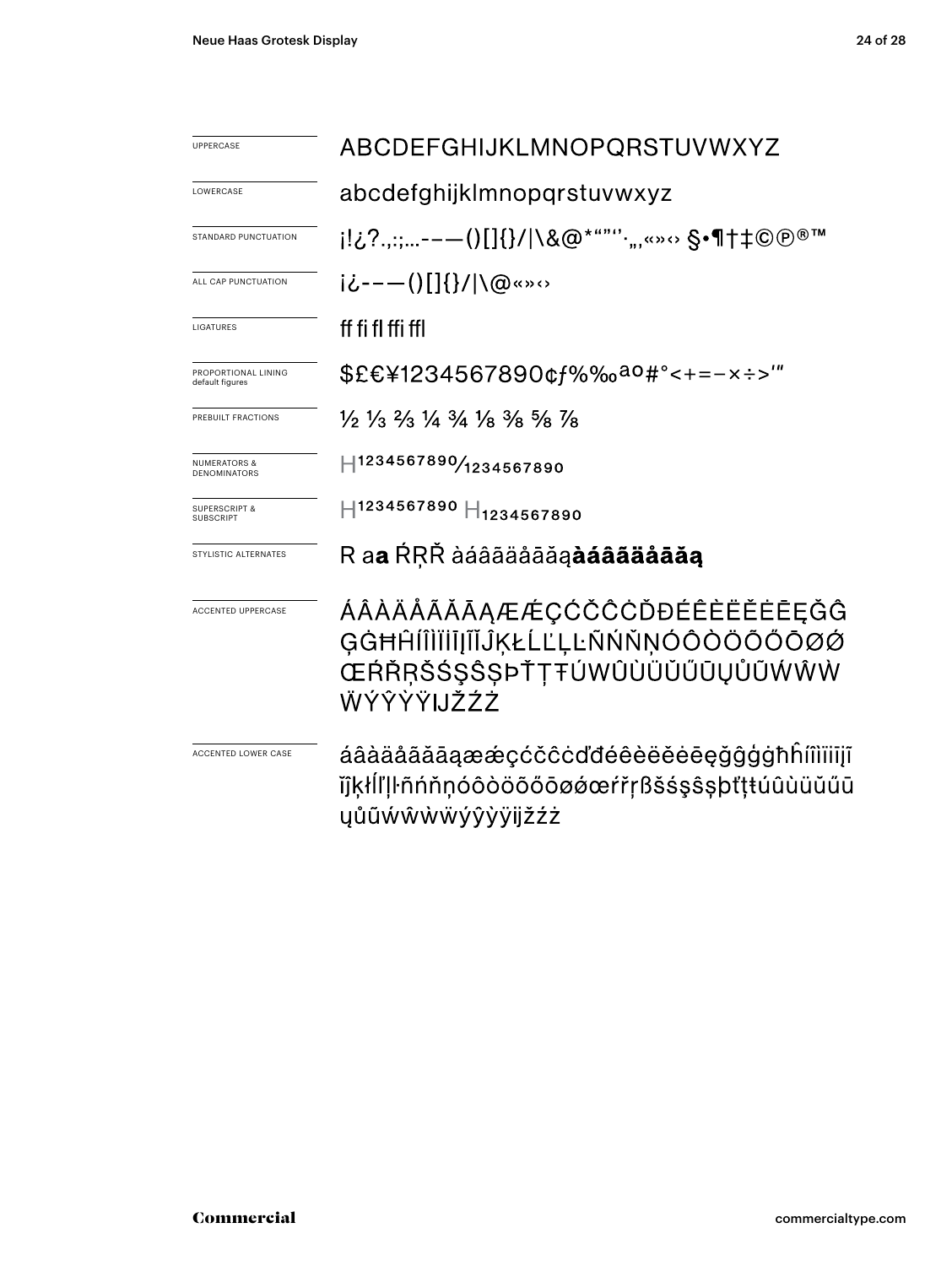| <b>UPPERCASE</b>                               | ABCDEFGHIJKLMNOPQRSTUVWXYZ                                                                                                    |  |  |  |
|------------------------------------------------|-------------------------------------------------------------------------------------------------------------------------------|--|--|--|
| LOWERCASE                                      | abcdefghijklmnopqrstuvwxyz                                                                                                    |  |  |  |
| STANDARD PUNCTUATION                           | i!¿?.,:;--—()[]{}/ \&@*""''·",«»↔ §•¶†‡©®®™                                                                                   |  |  |  |
| ALL CAP PUNCTUATION                            | i¿----()[]{}/ \@«»‹›                                                                                                          |  |  |  |
| LIGATURES                                      | ff fi fl ffi ffl                                                                                                              |  |  |  |
| PROPORTIONAL LINING<br>default figures         | \$£€¥1234567890¢f%‰ <sup>ao</sup> #°<+=-×÷>′″                                                                                 |  |  |  |
| <b>TABULAR LINING</b>                          | \$£€¥1234567890                                                                                                               |  |  |  |
| PREBUILT FRACTIONS                             | $\frac{1}{2}$ $\frac{1}{3}$ $\frac{2}{3}$ $\frac{1}{4}$ $\frac{3}{4}$ $\frac{1}{8}$ $\frac{3}{8}$ $\frac{5}{8}$ $\frac{7}{8}$ |  |  |  |
| <b>NUMERATORS &amp;</b><br><b>DENOMINATORS</b> | H1234567890/1234567890                                                                                                        |  |  |  |
| <b>SUPERSCRIPT &amp;</b><br><b>SUBSCRIPT</b>   | H1234567890 H <sub>1234567890</sub>                                                                                           |  |  |  |
| STYLISTIC ALTERNATES                           | R ŔŖŘ                                                                                                                         |  |  |  |
| <b>ACCENTED UPPERCASE</b>                      | ÁÂÀÄĂÃĂĀĄÆÆÇĆČĈĊĎĐÉÊÈËĔĖĒĘĞ<br>ĜĢĠĦĤĺÎÌĬĬĬĮĨĬĴĶŁĹĽĻĿÑŃŇŅÓÔŎÖŐŐŌ<br>ØØŒŔŘŖŠŚŞŜȘÞŤŢŦÚWÛÙÜŬŰŪŲŮŨ<br>ŴŴŴŴÝŶŸŸIJŽŹŻ                |  |  |  |
| ACCENTED LOWER CASE                            | áâàäåãããaææçćčĉcďđéêèëĕėēęğĝģġħĥí<br>îìïiiįĩĩĵkłĺľḷŀñńňņóôòöõőōøøœŕřŗßšśşŝşþťţŧú<br>ûùüŭűūųůũẃŵẁẅýŷỳÿijžźż                    |  |  |  |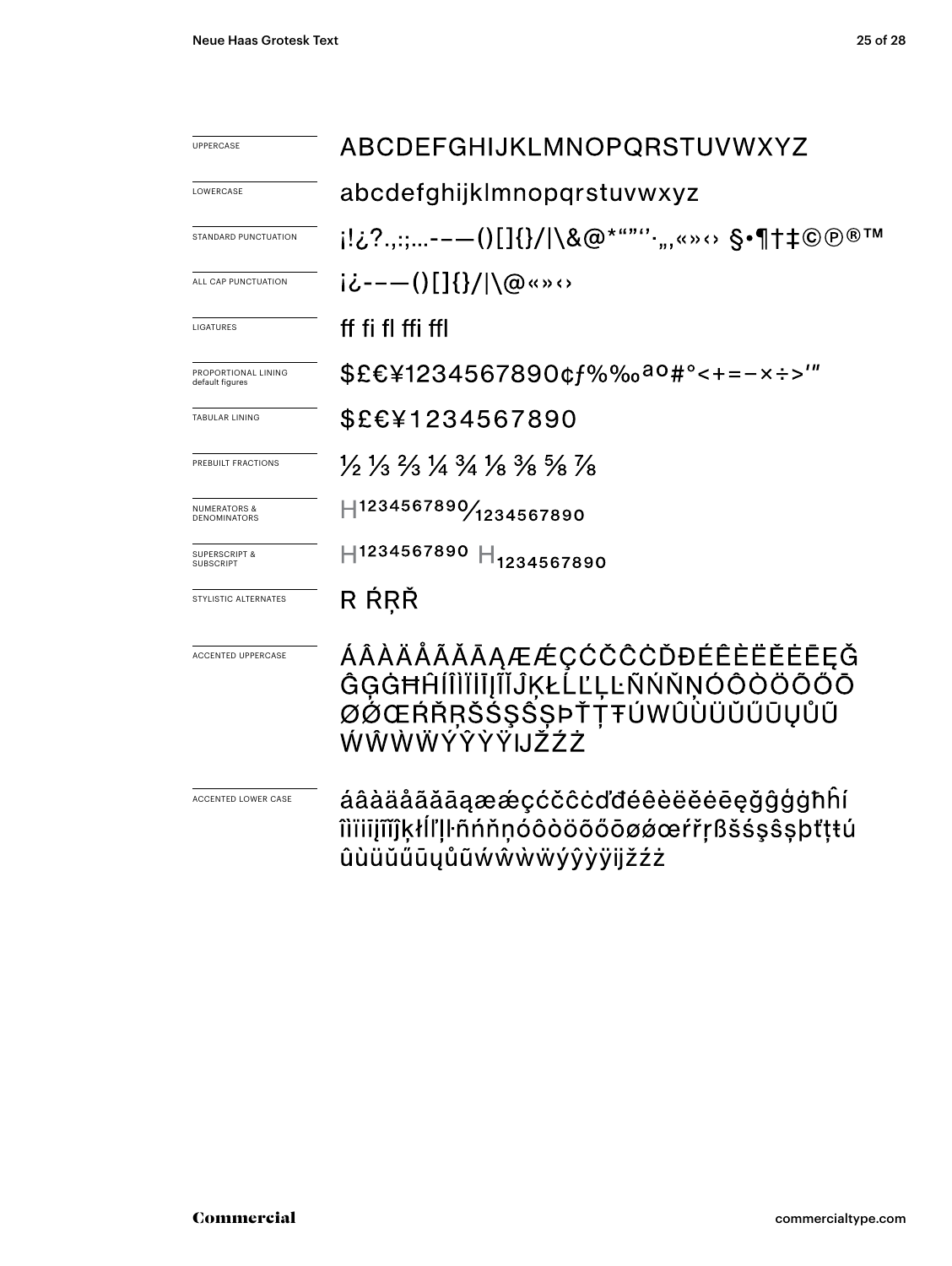| <b>OPENTYPE FEATURES</b><br><b>FAMILY WIDE</b>               | <b>DEACTIVATED</b>                                       | <b>ACTIVATED</b>                                         |  |  |
|--------------------------------------------------------------|----------------------------------------------------------|----------------------------------------------------------|--|--|
| <b>ALL CAPS</b><br>opens up spacing, moves<br>punctuation up | Fish & 'Chips' for £2.65                                 | FISH & 'CHIPS' FOR £2.65                                 |  |  |
| PROPORTIONAL LINING<br>default figures                       | Sale Price: \$3,460 €1,895<br>Originally: \$7,031 £9,215 | Sale Price: \$3,460 €1,895<br>Originally: \$7,031 £9,215 |  |  |
| <b>FRACTIONS</b><br>ignores numeric date format              | 21/03/10 and 21/18 46/92                                 | $21/03/10$ and $2\frac{1}{18}$ $46/92$                   |  |  |
| SUPERSCRIPT/SUPERIOR                                         | $x158 + y23 \times z18 - a4260$                          | $X^{158} + V^{23} \times Z^{18} - Q^{4260}$              |  |  |
| SUBSCRIPT/INFERIOR                                           | $x158 \div y23 \times z18 - a4260$                       | $X_{158} - V_{23} \times Z_{18} - A_{4260}$              |  |  |
| DENOMINATOR<br>for making arbitrary fractions                | 01234567890123456789                                     | 0123456789 0123456789                                    |  |  |
| <b>NUMFRATOR</b><br>for making arbitrary fractions           | 01234567890123456789                                     | 0123456789 0123456789                                    |  |  |
| <b>LANGUAGE FEATURE</b><br>Română (Romanian) s accent        | CONȘTIINȚA științifice                                   | CONSTIINTA stiintifice                                   |  |  |
| <b>OPENTYPE FEATURES</b><br>ROMAN & ITALIC                   | <b>DEACTIVATED</b>                                       | <b>ACTIVATED</b>                                         |  |  |
| STYLISTIC SET 01<br>alternate R                              | <b>Reflexive Representatives</b>                         | Reflexive Representatives                                |  |  |
| STYLISTIC SET 02<br>alternate a                              | International <b>articulations</b>                       | International <b>articulations</b>                       |  |  |
| STYLISTIC ALTERNATES<br>Illustrator/Photoshop                | Reasonable conversation                                  | Reasonable conversation                                  |  |  |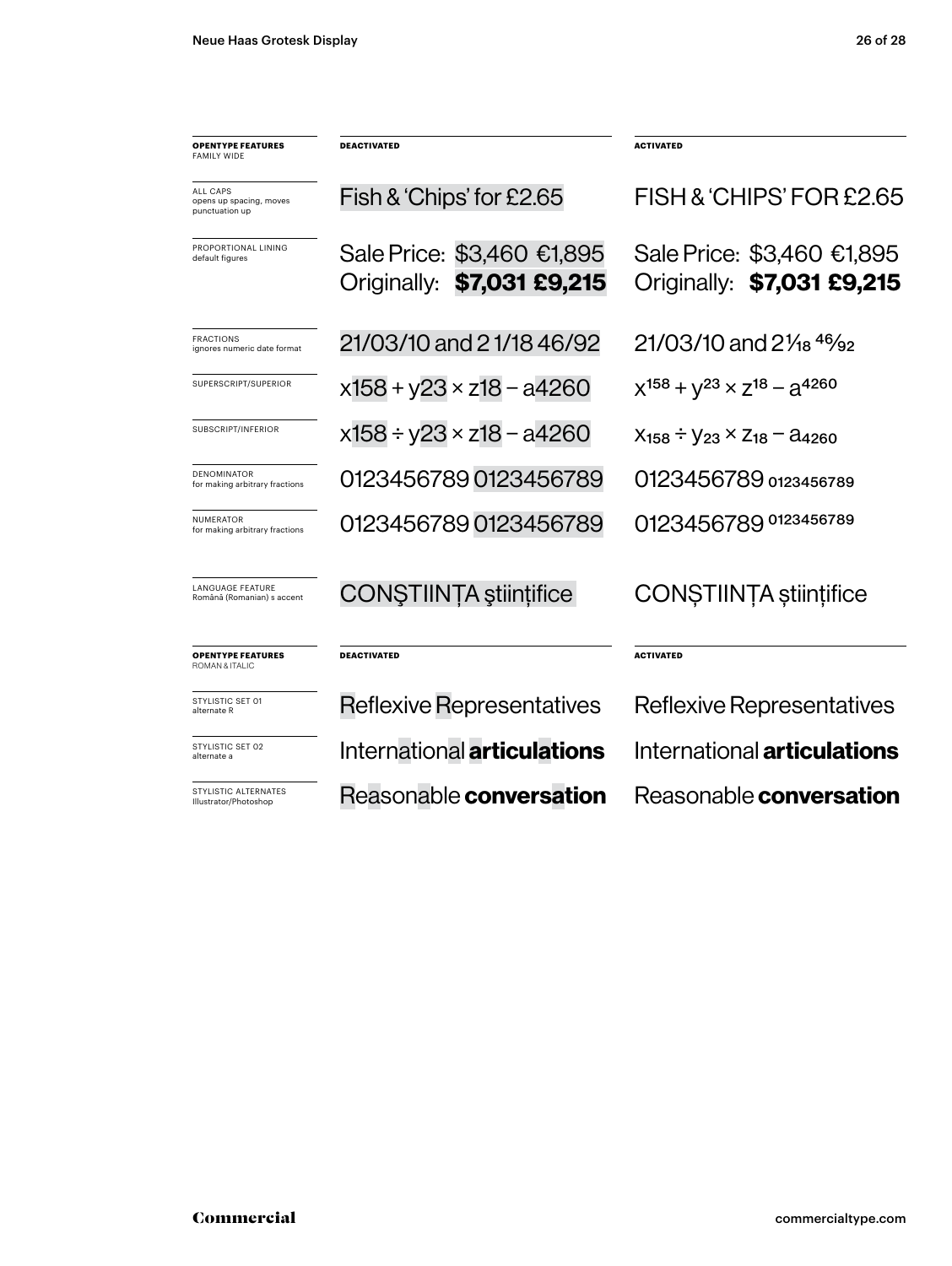| <b>OPENTYPE FEATURES</b><br>FAMILY WIDE               | <b>DEACTIVATED</b>                 |                                     | <b>ACTIVATED</b>                               |                                  |
|-------------------------------------------------------|------------------------------------|-------------------------------------|------------------------------------------------|----------------------------------|
| ALL CAPS<br>opens up spacing, moves<br>punctuation up | Fish & 'Chips' for £24.65?         |                                     | FISH & 'CHIPS' FOR £24.65?                     |                                  |
| PROPORTIONAL LINING<br>default figures                | Sale Price:<br>Originally:         | \$3,460 €1,895<br>\$7,031 £9,215    | Sale Price:<br>Originally:                     | \$3,460 €1,895<br>\$7,031 £9,215 |
| TABULAR OLDSTYLE                                      | Sale Price:<br>Originally:         | \$3,460 €1,895<br>\$7,031 £9,215    | Sale Price:<br>Originally:                     | \$3,460 €1,895<br>\$7,031 £9,215 |
| <b>FRACTIONS</b><br>ignores numeric date format       | 21/03/10 and 2 1/18 460/920        |                                     | 21/03/10 and $2\frac{1}{8}$ 46 $\frac{1}{920}$ |                                  |
| SUPERSCRIPT/SUPERIOR                                  | $x158 + y23 \times z18 - a4260$    |                                     | $x^{158} + y^{23} \times z^{18} - a^{4260}$    |                                  |
| SUBSCRIPT/INFERIOR                                    | $x158 \div y23 \times z18 - a4260$ |                                     | $X_{158} \div Y_{23} \times Z_{18} = 24260$    |                                  |
| DENOMINATOR<br>for making arbitrary fractions         | 0123456789 0123456789              |                                     | 0123456789 0123456789                          |                                  |
| NUMERATOR<br>for making arbitrary fractions           | 0123456789 0123456789              |                                     | 0123456789 0123456789                          |                                  |
| <b>LANGUAGE FEATURE</b><br>Română (Romanian) s accent |                                    | INSUȘI conștiința științifice       | INSUȘI conștiința științifice                  |                                  |
| <b>OPENTYPE FEATURES</b><br>ROMAN & ITALIC            | <b>DEACTIVATED</b>                 |                                     | <b>ACTIVATED</b>                               |                                  |
| STYLISTIC SET 01<br>alternate R                       |                                    | <b>Real-time and Relevant Rates</b> | <b>Real-time and Relevant Rates</b>            |                                  |